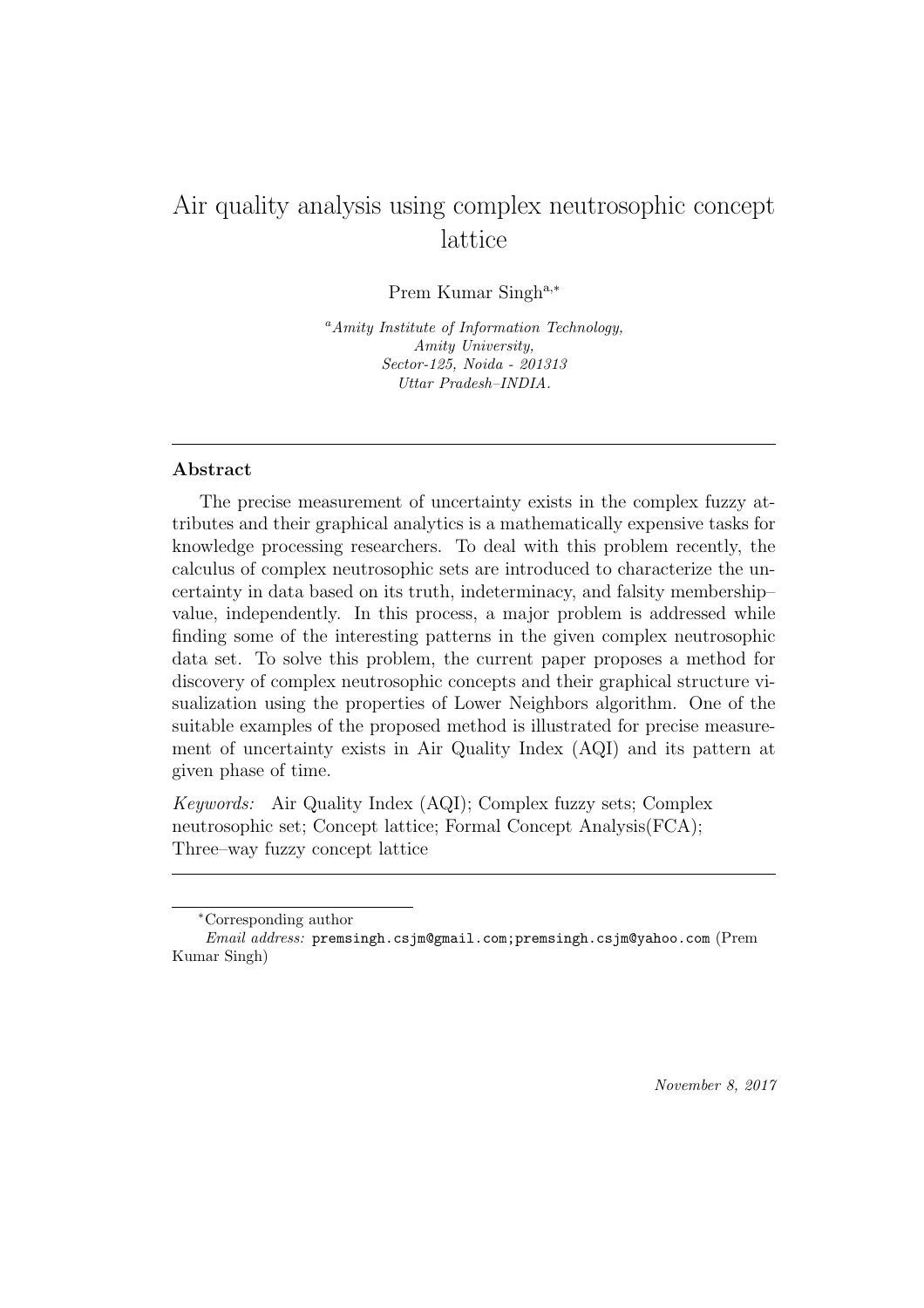## 1. Introduction

Recently, the calculus of complex vague set concept lattice [20] and its properties [21–23] is introduced which has been given a new orientation to characteristic the complex data sets in more understandable manner when compared to approaches available in unipolar fuzzy space [7, 12, 19]. The reason is that the calculus of complex set [8–10] and concept lattice theory [11] provides a well established mathematical framework to measure the human cognitive thought [7, 12]. To measure the fluctuation in uncertainty the calculus of complex fuzzy sets [8–9] helps in its precise representation using amplitude and phase term in unipolar or bipolar space as discussed by Prem Kumar Singh [18–20]. In this process, an important problem was addressed while handling the three–way fuzzy attributes  $[21-23]$ . To achieve this goal, properties of complex neutrosophic sets [2] are introduced for handling multi– decision attributes  $[6, 28]$ . This extensive version of complex fuzzy set  $[23-24]$ and its properties in the neutrosophic or three–way polar space [26–28] given a new orientation to analyze the data sets based on applied abstract algebra [1, 11, 17, 32–34]. Towards this extension recently, Prem Kumar Singh [21–23] introduces neutrosophic and complex vague concept lattice [20] for precise approximation of computational linguistics [37–40]. In case the data set contains complex neutrosophy attributes [2] then charactering them based on their acceptation, rejection and uncertain regions is major concern. One of the examples for complex neutrosophic attributes exists which creates an issue for precise analysis of knowledge processing task. One of the suitable examples is 22° temperature used to consider as cool in summer season, warm in winter season whereas fair (or uncertain) in spring season. This interpretation of cognitive thought changes at each phase of time. In this case adequate measurement of human cognitive thought is major issue with its numerical representation and graphical analytics. This problem is dovetail in many cases of multi–dimensional criteria which affect the human life as Fire Danger Index (FDI) which turns into Bushfire <sup>1</sup>. Similarly, measuring the Air Quality Index (AQI) is another concern for researchers at the given phase of time to characterize its changes by acceptation, rejection and uncertain regions. The motivation is to provide the information contained in the data sets in an understandable manner based on its maximal acceptation regions, minimal rejection or uncertain regions. To solve this problem, the

 $1$ https : //en.wikipedia.org/wiki/Bushfires\_in\_Australia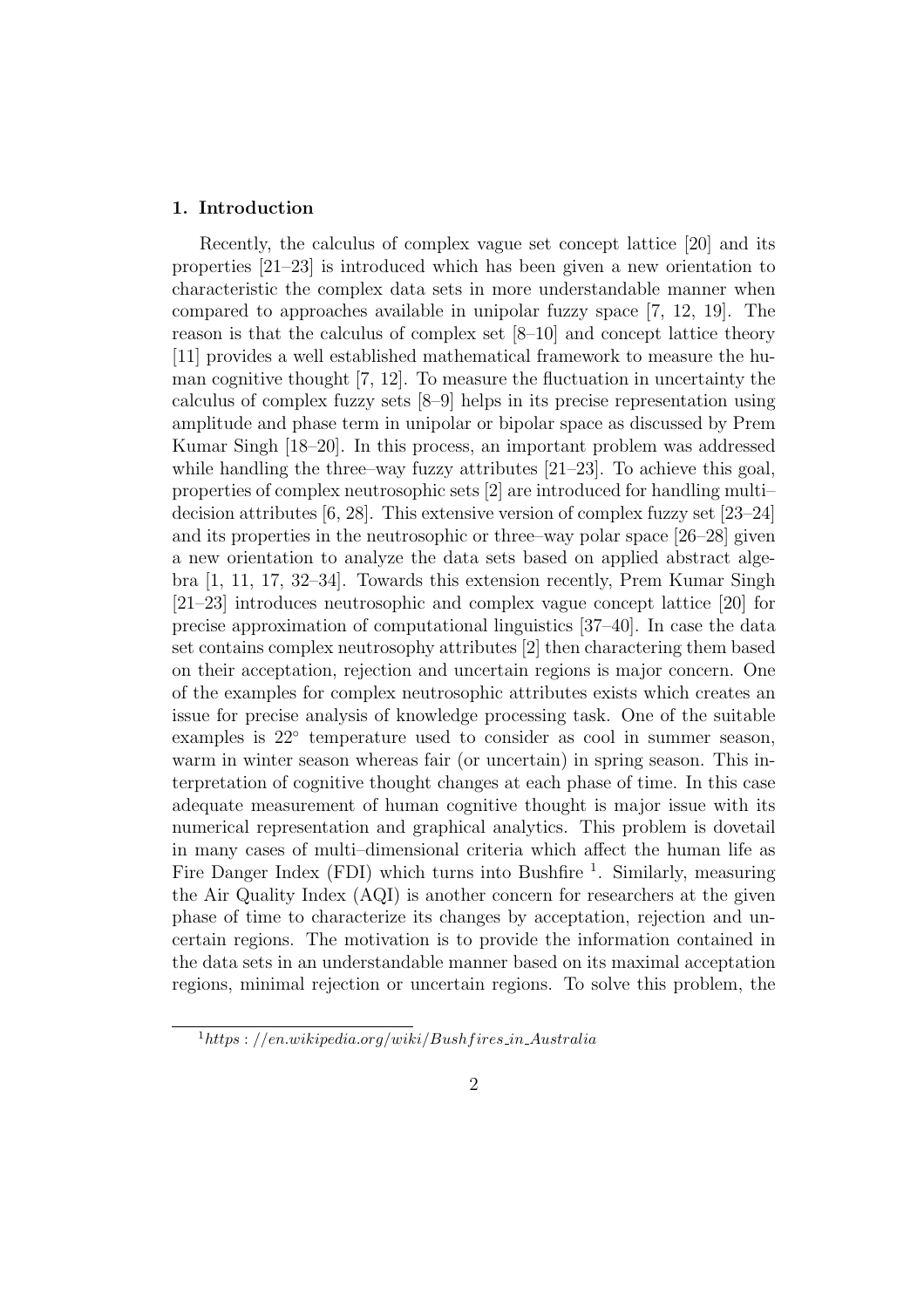

Figure 1: The motivation to introduce complex neutrosophic concept lattice

current paper focuses on depth analysis of complex neutrosophic context and its graphical structure visualization based on applied abstract algebra.

Recenlty, some of the researchers started analysis on neutrosophic attributes and its data sets based on lattice theory [13, 15–16] and graphical analytics [21–23] to approximate them in three–way decision space [35–37]. All of these approaches fails in precise measurement of periodic changes in three–way or neutrosophic fuzzy attributes. One of the suitable examples is Air Quality Index (AQI) <sup>2</sup> of any country changes at each interval of time. In this case, measuring the AQI based on its acceptation, rejection or uncertain regions is a computationally expensive tasks for the researchers. The reason is that the AQI values used to fluctuate several times in a day. The level of ozone used to become high from morning to afternoon to early evening. Similarly, the particle pollution is high at the day time which may increase subsequently in the busy or office time i.e. morning and evening. In all of these cases precise representation of uncertainty measuring its changes at given phase of time is mathematically expensive tasks. To conquer this problem recently, some of the approaches based on complex neutrosophic sets [2] and its lattice theory [9] is introduced for knowledge processing tasks [14, 20, 29–30 of multi-decision attributes  $[1, 23, 42-43]$  at  $\delta$ -granulation  $[38-$ 41]. Table 1 shows that, the calculus of complex neutrosophic set provides

 $^{2}$ https : //en.wikipedia.org/wiki/Air\_quality\_index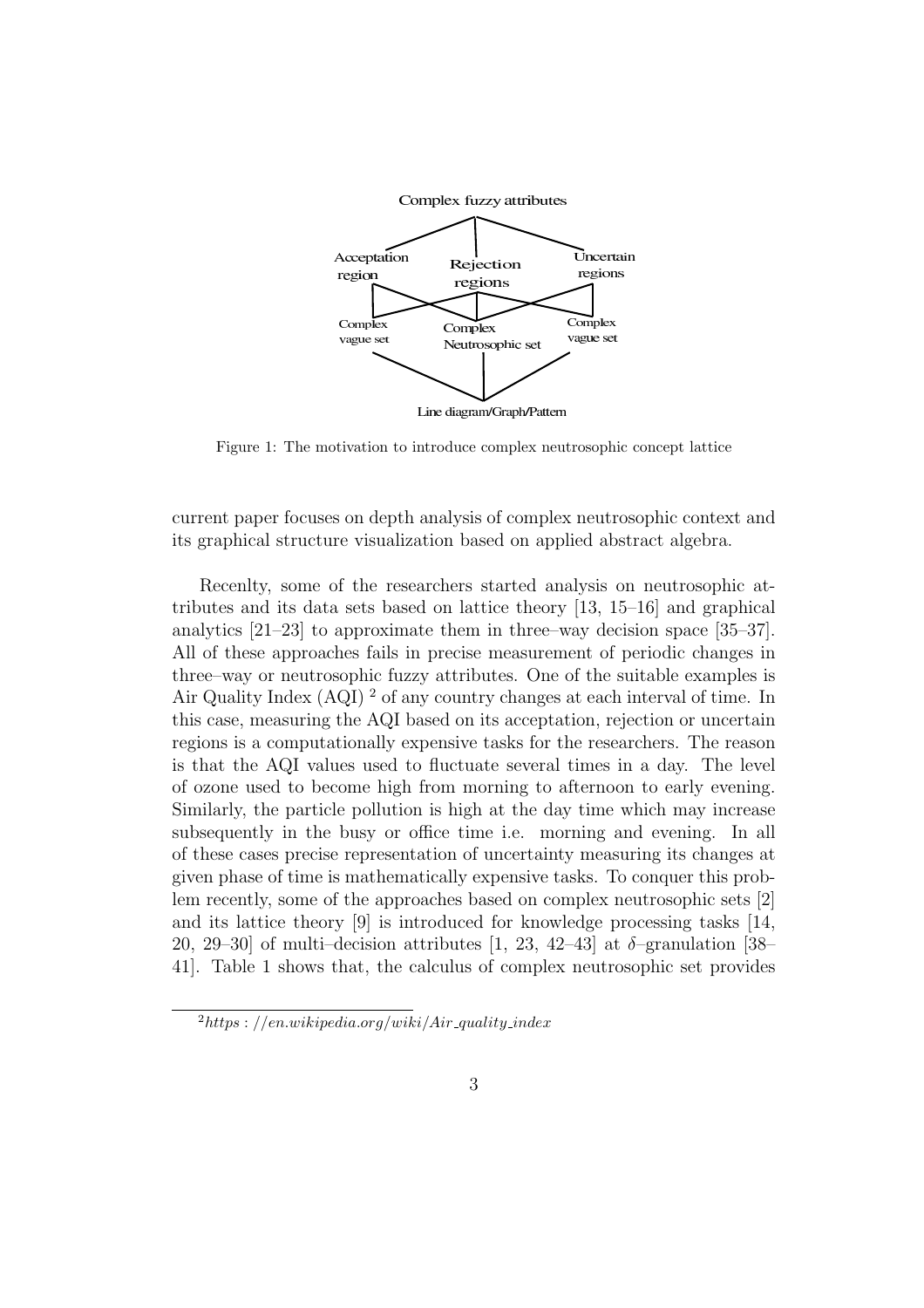|                             | Complex<br>fuzzy<br>set                      | Complex<br>vague<br>set                         | Complex<br>neutrosophic<br>set               |
|-----------------------------|----------------------------------------------|-------------------------------------------------|----------------------------------------------|
| Domain                      | Universe of<br>Discourse                     | Universe of<br>Discourse                        | Universe of<br>Discourse                     |
| $Co$ -domain                | Unipolar-value<br>in unit<br>circle $[0, 1]$ | Bipolar-valued<br>in unit<br>in circle $[0, 1]$ | Three-valued<br>in unit<br>circle $[0, 1]^3$ |
| Truth<br>membership         | Yes in<br>[0, 1]                             | Yes in<br>$[0, 1]^2$                            | Yes<br>in $[0, 1]^3$                         |
| False<br>membership         | N <sub>o</sub>                               | Yes in<br>[0, 1]                                | Yes<br>in $[0, 1]^3$                         |
| Indeterminacy<br>membership | N <sub>o</sub>                               | $1-True$<br>$-false$                            | Yes<br>in $[0, 1]^3$                         |
| Amplitude<br>term           | Yes in<br>[0, 1]                             | Yes in<br>$[0, 1]^2$                            | Yes in<br>$[0, 1]^{3}$                       |
| Phase term<br>measurement   | Yes<br>$[0, 2\pi]$                           | Yes<br>$[0, 2\pi]$                              | Yes<br>in [0, $2\pi$ ]                       |
| Uncertainty<br>measurement  | Yes in<br>[0, 1]                             | Yes in<br>$[0, 1]^2$                            | Yes<br>in $[0, 1]$ <sup>3</sup>              |
| Fluctuation<br>measurement  | Yes                                          | Yes                                             | Yes                                          |
| Graph                       | Yes                                          | Yes                                             | Yes                                          |

Table 1: Some necessary conditions for the uses of complex neutrosophic set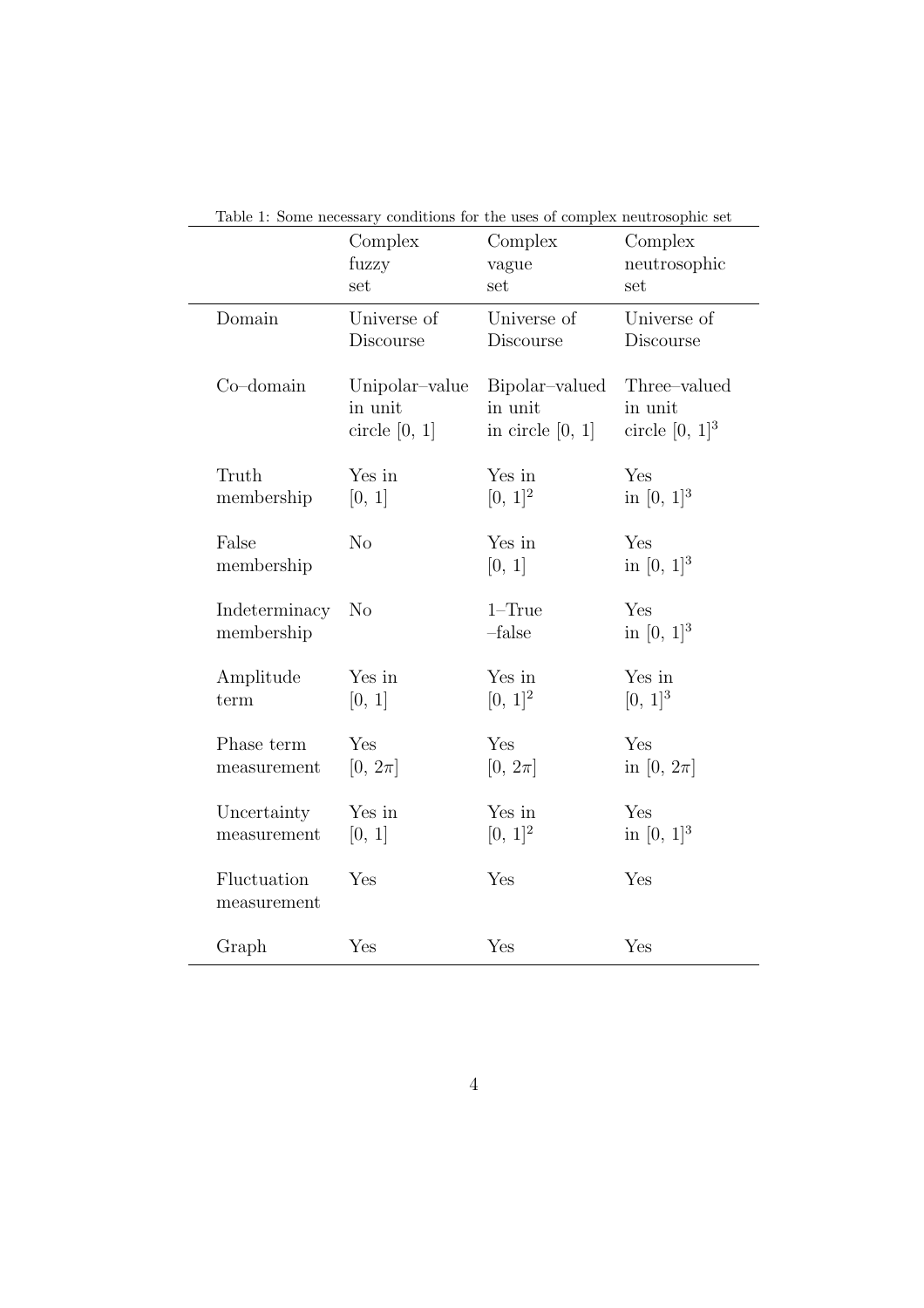more adequate measurement of uncertainty and its changes in the complex fuzzy attributes based on its truth, indeterminacy and uncertain regions, independently. This is one of the major advantages of complex neutrosophic set which motivated the current study to utilize its properties in knowledge processing tasks. The motivation is to provide a compressed graphical structure visualization of the complex neutrosophic data sets in the concept lattice based on their super and sub concept hierarchy. The objective is to find some of the useful pattern in the given complex neutrosophic context for multi– decision process as shown in Figure 1. To fulfil this need, calculus of applied lattice theory [11, 33] and its extensive properties [18–22] is utilized in this paper for generating the complex neutrosophic concepts and its hierarchical order visualization based on their Lower Neighbor. The reason is concept of Lower Neighbor provides a easier way to discover the concepts within limited time complexity [3–5]. In this way, the proposed method provides a basis of an algorithm for compressed graphical visualization of complex neutrosophic context in the concept lattice. To provide a more readable and easier way to understand the pattern in the given complex fuzzy context while extracting the information. It can be considered as one of the significant output of the proposed method in field of complex data set analysis.

Remaining part of the paper is organized as follows: Section 2 provides some basic preliminaries about complex neutrosophic sets. Section 3 provides a method for generating the complex neutrosophic concepts using their Lower Neighbor. Section 4 provides illustration of the proposed method with an example. Section 5 contains discussions followed by conclusions, and references.

#### 2. Complex neutrosophic context and its graphical visualization

Recently, it seems that. handling complex neutrosophic data set like measuring the quality of AQI is mathematically rigorous tasks. To deal with these types of complex or seasonal data sets one solution is to represent them matrix format and try to visualize them in the graph. The current section shows some useful definitions in this section to acheive this goal adequately:

**Definition 1.** (Complex fuzzy set)  $[24-26]$  : A complex fuzzy set Z can be defined over a universe of discourse  $U$  having a single fuzzy membershipvalue at given phase of time. The complex–valued grade of membership of an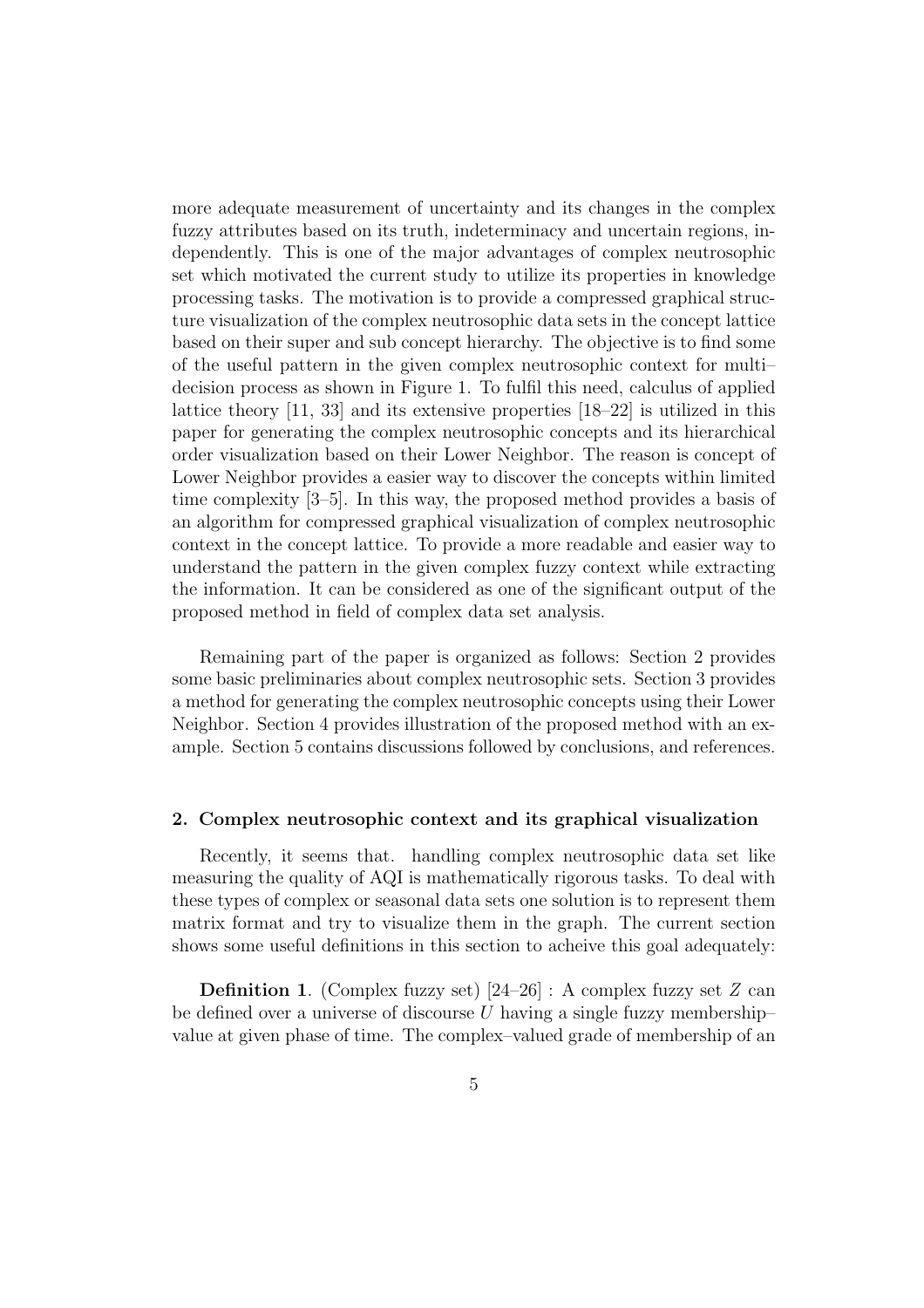element  $z \in U$  can be characterized by  $\mu_Z(z)$ . The membership–values that  $\mu_Z(z)$  may receive all values within the unit circle of a defined complex plane in the form  $\mu_Z(z) = r_z(x)e^{iw_z(x)}$ , where i=√–1, both  $r_Z(z)$  and  $w_Z(z)$  are real–valued and  $r_Z(z) \in [0, 1]$ . The complex fuzzy set Z may be represented as the set of ordered pairs :

$$
Z = \{(z, \mu_Z(z)) : z \in U\} = \{(z, r_Z(z)e^{iw_Z(z)}) : z \in U\}
$$

Example 1: Let us suppose, an expert wants to measure the level of AQI index of the given geographical regions (i.e. object– $x_1$ ) based on its saturation value of  $PM_{10}$  (i.e. attribute  $y_1$ ). The user collected the data and saw that the saturation value of  $PM_{10}$  changes 50 percent in six to seven months. This complex fuzzy attributes can be written using the properties of complex fuzzy set as follows:  $0.5e^{i1.2\pi}$ . In case the user want to represent the indeterminacy and falsity regions then properties of neutrosophic set can be useul.

Definition 2. (Neutrosophic set) [27]: It provides a way to characterize the uncertainty and vagueness in attributes  $y \in Y$  based on truth– membership function  $T_N(y)$ , a indeterminacy–membership function  $I_N(y)$ and a falsity–membership function  $F_N(y)$ . The  $T_N(y)$ ,  $I_N(y)$  and  $F_N(y)$  are real standard or non–standard subsets of ]0<sup>−</sup>, 1 <sup>+</sup>[as given below:

$$
T_N: Y \rightarrow ]0^-, 1^+[,
$$
  
\n
$$
I_N: Y \rightarrow ]0^-, 1^+[,
$$
  
\n
$$
F_N: Y \rightarrow ]0^-, 1^+[.
$$

The neutrosophic set can be represented as follows:

$$
N = \{(x, T_N(y), I_N(x), F_N(y)) : y \in Y\} \text{ where } 0^- \le T_N(y) + I_N(y) + F_N(y) \le 3^+.
$$

It is noted that  $0^- = 0 - \epsilon$  where 0 is its standard part and  $\epsilon$  is its non– standard part. Similarly,  $1^+ = 1 + \epsilon (3^+ = 3 + \epsilon)$  where 1 (or 3) is standard part and  $\epsilon$  is its non–standard part. The real standard  $(0, 1)$  or  $[0, 1]$  can be also used to represent the neutrosophic set. The union and intersection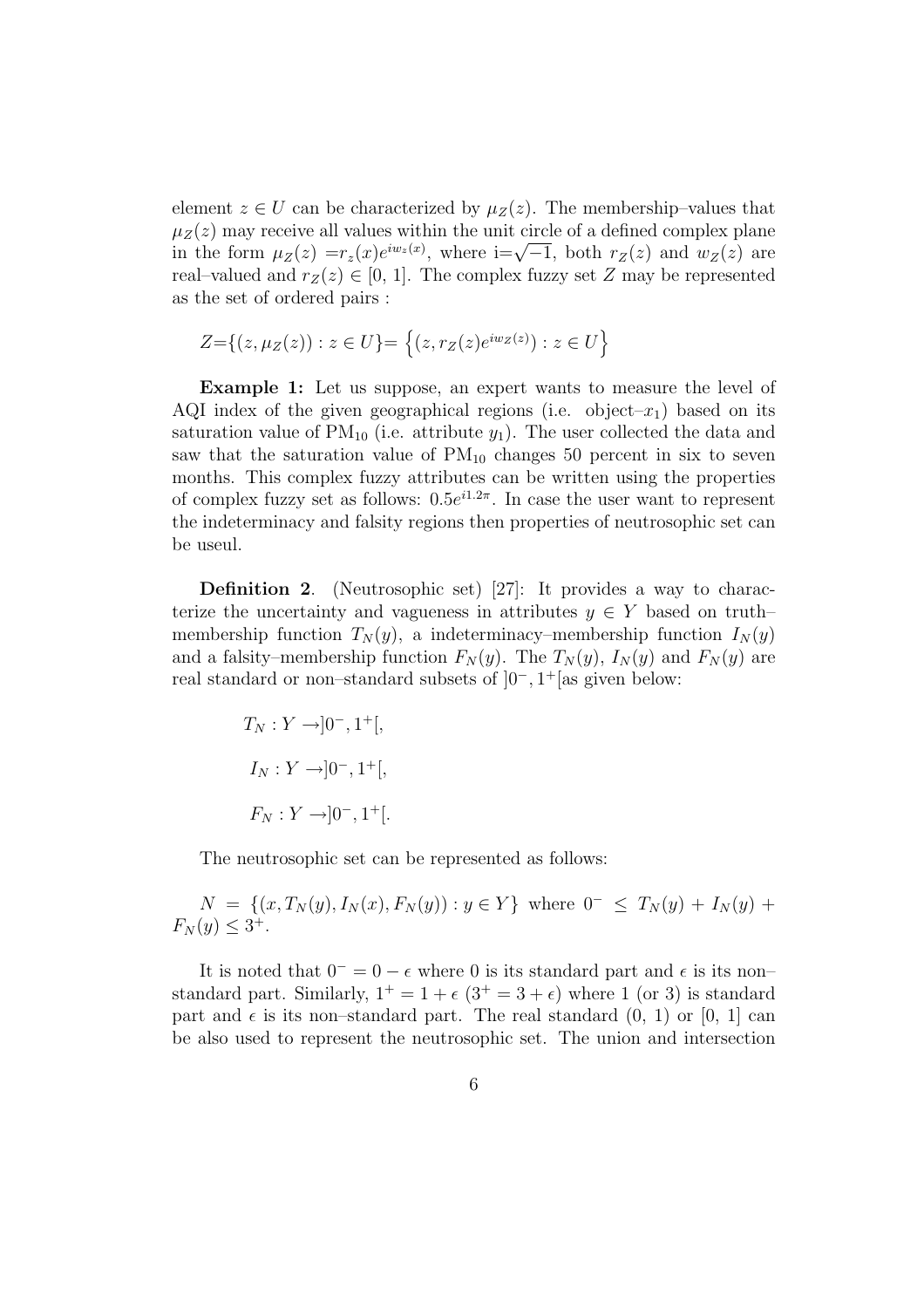among neutrosophic sets  $N_1$  and  $N_2$  can be computed as follows:

 $\bullet N_1 \cup N_2 = \{(x, T_{N_1}(x) \vee T_{N_2}(x), I_{N_1}(x) \wedge I_{N_2}(x), F_{N_1}(x) \wedge F_{N_2}(x)) : x \in X\}$ The intersection of  $N_1$  and  $N_2$  can be defined as follows:

$$
\bullet N_1 \cap N_2 = \{ (x, T_{N_1}(x) \land T_{N_2}(x), I_{N_1}(x) \lor I_{N_2}(x), F_{N_1}(x) \lor F_{N_2}(x)) : x \in X \}.
$$

**Example 2:** Example 1 represents the acceptation part of  $PM_{10}$  in the given year. In case, the expert wants to measure the acceptation, rejection or indeterminacy part exists in AQI then the properties of neutrosophic set can be useful. To illustrate the problem, let us consider an expert founds that the level of  $PM_{10}$  in the given area is 60 percent accepted, 20 rejected and 10 percent uncertain for the health of citizens. This neutrosophic value can be written as (0.6, 0.2, 0.1) where 0.6 represents the truth–membership value, 0.2 indeterminacy–membership value, and 0.1 falsity–membership value. Now suppose the user want to measure the changes on the acceptation, rejection and uncertain regions of neutrosophic value at the given year. In this case, the properties of complex neutrosophic set can be useful.

Definition 3. (Complex neutrosophic set) [2] : A complex neutrosophic set  $Z$  can be defined over a universe of discourse  $U$ . The uncertainty in the attributes  $z \in U$  can be characterized by true  $\overline{0} \leq r_{T_z} \leq 1^+$ , indeterminacy  $^-0 \leq r_{I_z} < 1^+$  and falsity membership–value  $^-0 \leq r_{F_z} < 1^+$ , independently with a given phase of time  $(0, 2\pi)$ . It can be observed that, the "amplitude" term in complex neutrosophic set satisfies the property  $-0 \leq r_{T_z} + r_{I_z} + r_{F_z} \leq 3^+$  whereas the "phase" term can be characterized by  $w_{T_z}^r$ ,  $w_{I_z}^r$  and  $w_{F_z}^r$  in real-valued interval  $[0, 2\pi]$ . It can be represented as  $Z=\{(z,(r_{T_z}e^{w_{T_z}^r},r_{I_z}e^{w_{I_z}^r},r_{F_z}e^{w_{F_z}^r})) : z \in U\}.$ 

Example 3: Let us extend the Example 2, that the expert agreed that quality of  $PM_{10}$  (i.e.  $y_1$ ) is accepted 60 percent at the end of six to seven months, 20 percent rejected at the end of four to five months whereas the user is uncertain 10 percent at the end of nine to tenth month of a year. This complex query can be written using the complex neutrosophic set as given below:

 $x_1 = (0.6e^{1.2\pi}, 0.2e^{0.7\pi}, 0.1e^{1.6\pi})/y_1$  where  $2\pi$  is considered as phase term to represent the year.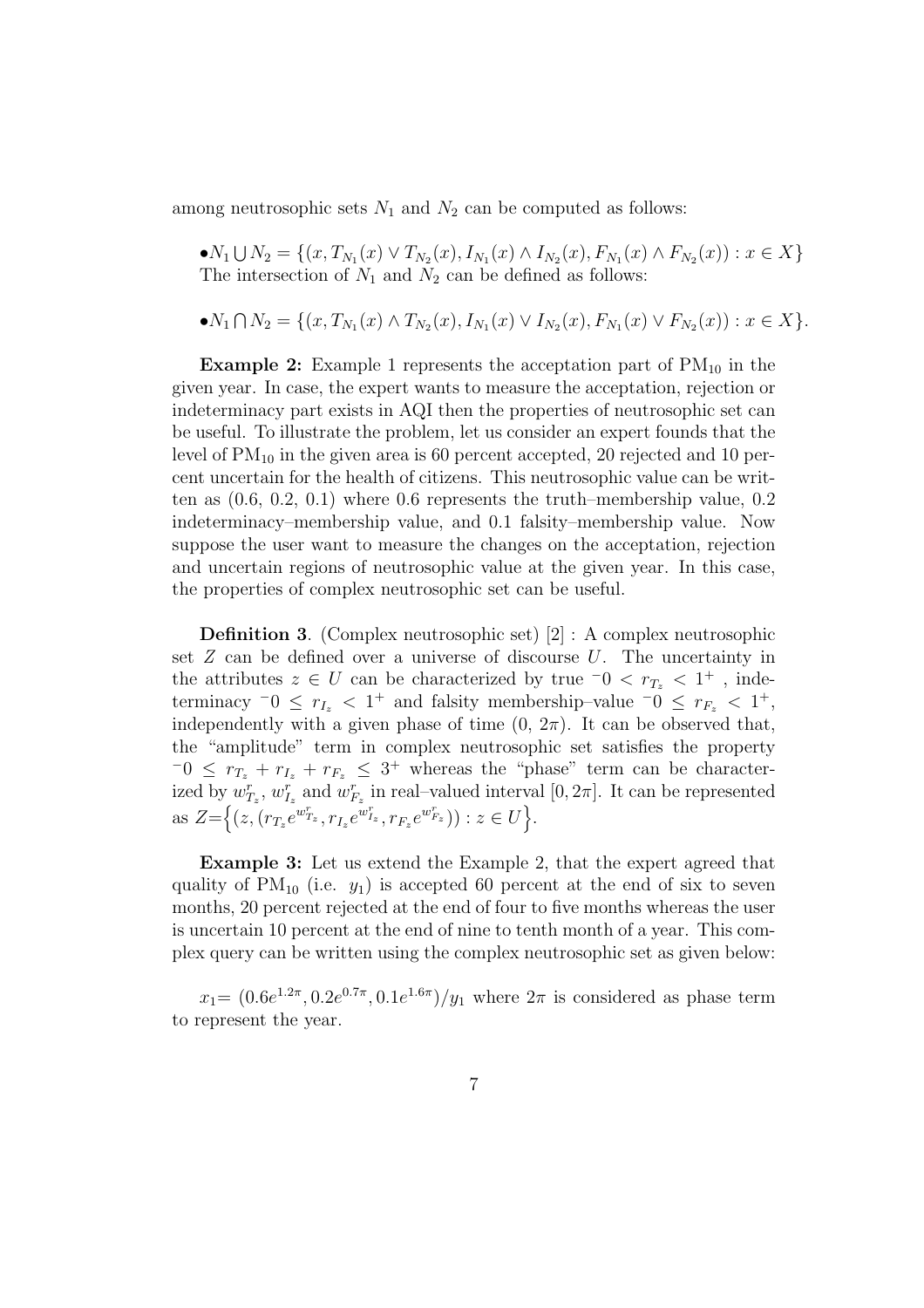Definition 4. (Complex neutrosophic graph) [20] : A complex neutrosophic fuzzy graph  $G=(V, \mu_c, \rho_c)$  is a non-empty set in which the value of vartices  $\mu_c: V \to (r_c^T(v), e^{iarg_c^T(v)}, r_c^I(v), e^{iarg_c^I(v)}, r_c^F(v), e^{iarg_c^F(v)})$  and edges  $\rho_c$ :  $V \times V \longrightarrow (r_c^T(v \times v), e^{iarg_c^T(v \times v)}, r_c^I(v \times v), e^{iarg_c^I(v \times v)}, r_c^F(v \times v), e^{iarg_c^F(v \times v)}).$  It means the membership–values can be characterized by the truth, indeterminate and falsity membership–values within the unit circle of a complex argand plane in the given period of time. It can be represented through amplitude and phase term of defined complex neutrosophic set as follows:

$$
r_c^T(v_i \times v_j).e^{iarg_c^T(v_i \times v_j)} \leq \min\left(r_c^T(v_i), r_c^T(v_i)\right).e^{i\min\left(\arg_c^T(v_i), \arg_c^T(v_j)\right)}.
$$
  

$$
r_c^I(v_i \times v_j).e^{iarg_c^I(v_i \times v_j)} \geq \max\left(r_c^I(v_i), r_c^I(v_i)\right).e^{i\max\left(\arg_c^I(v_i), \arg_c^I(v_j)\right)}.
$$
  

$$
r_c^F(v_i \times v_j).e^{iarg_c^F(v_i \times v_j)} \geq \max\left(r_c^F(v_i), r_c^F(v_i)\right).e^{i\max\left(\arg_c^F(v_i), \arg_c^F(v_j)\right)}.
$$

The given complex fuzzy graph is complete iff:

 $r_c(v_i \times v_j) \cdot e^{iarg_c(v_i \times v_j)} = min(r_c(v_i), r_c(v_i)) \cdot e^{imin(arg_c(v_i), arg_c(v_j))}$  for the truth, indeterminacy and falsity membership function, independently.

Example 4: Let us suppose, the expert wants to analyze the four given areas  $x_1, x_2, x_3, x_4$  based on the level of  $PM_{10}$  and its changes as shown in in Table 2. The corresponding relationship among them is shown in Table 3. The obtained complex neutrosophic contexts shown in Table 3 and 4 can be visualized in using the vertices  $V$  and edges  $E$  of a defined complex neutrosophic graph as shown in Figure 2.

**Definition 5.** (Lattice structure of neutrosophic set)  $[38-39]$ : Let  $N_1$ and  $N_2$  are neutrosophic sets in the universe of discourse X. Then  $N_1 \subseteq N_2$ iff  $T_{N_1}(x) \leq T_{N_2}(x)$ ,  $I_{N_1}(x) \geq I_{N_2}(x)$ ,  $F_{N_1}(x) \geq F_{N_2}(x)$  for any  $x \in X$ .  $(N, \wedge, \vee)$  is bounded lattice. Also the structure  $(N, \wedge, \vee, (1, 0, 0), (0, 1, 1), \neg)$ follow the D–Morgan algebra. Similarly, this lattice structure can be used to represent the three–way fuzzy concept lattice and their concept using Gödel logic .

Definition 6. (Neutrosophic fuzzy concepts) [21] [32–33]: Let us suppose, a set of attribute i.e.  $(B) = \{y_j, (T_B(y_j), I_B(y_j), F_N(y_j)) \in [0, 1]^3 : \forall y_j \in Y\}$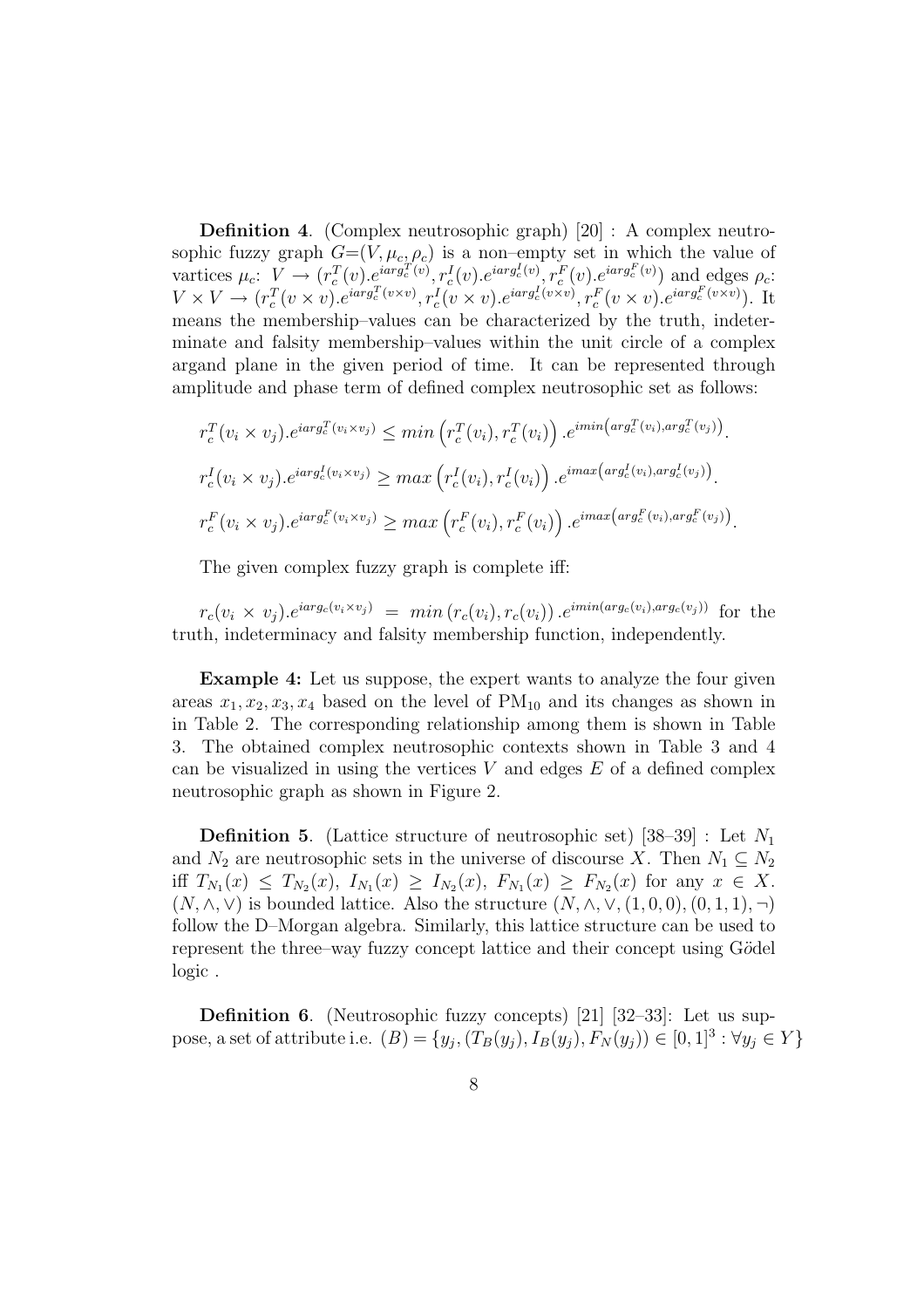Table 2: A representation of  $PM_{10}$  and its fluctuation at the given areas using complex neutrosophic set

| Vertex | $y_1$                                              |
|--------|----------------------------------------------------|
| $x_1$  | $(0.5e^{i0.7\pi}, 0.3e^{i1.2\pi}, 0.2e^{i1.8\pi})$ |
| $x_2$  | $(0.7e^{i0.2\pi}, 0.6e^{i1.6\pi}, 0.1e^{i0.4\pi})$ |
| $x_3$  | $(0.4e^{i0.4\pi}, 0.5e^{i0.8\pi}, 0.6e^{i2\pi})$   |
| $x_4$  | $(0.8e^{i0.3\pi}, 0.7e^{i1.7\pi}, 0.3e^{i0.7\pi})$ |

Table 3: A complex neutrosophic relation among the given areas using their  $PM_{10}$ 

| Edges        | Y1                                                              |
|--------------|-----------------------------------------------------------------|
|              | $(x_1, x_2)$ $(0.5e^{i0.2\pi}, 0.3e^{i1.2\pi}, 0.1e^{i0.4\pi})$ |
| $(x_1, x_3)$ | $(0.4e^{i0.4\pi}, 0.3e^{i0.8\pi}, 0.2e^{i1.8\pi})$              |
| $(x_2, x_4)$ | $(0.7e^{i0.2\pi}, 0.6e^{i1.6\pi}, 0.1e^{i0.4\pi})$              |
| $(x_3, x_4)$ | $(0.4e^{i0.3\pi}, 0.5e^{i0.8\pi}, 0.3e^{i0.7\pi})$              |



Figure 2: A three–way complex neutrosophic graph visualization of Table 2 and 3

where  $j \leq m$ . For the selected three–polar attribute set find their covering objects set in the given fuzzy context i.e.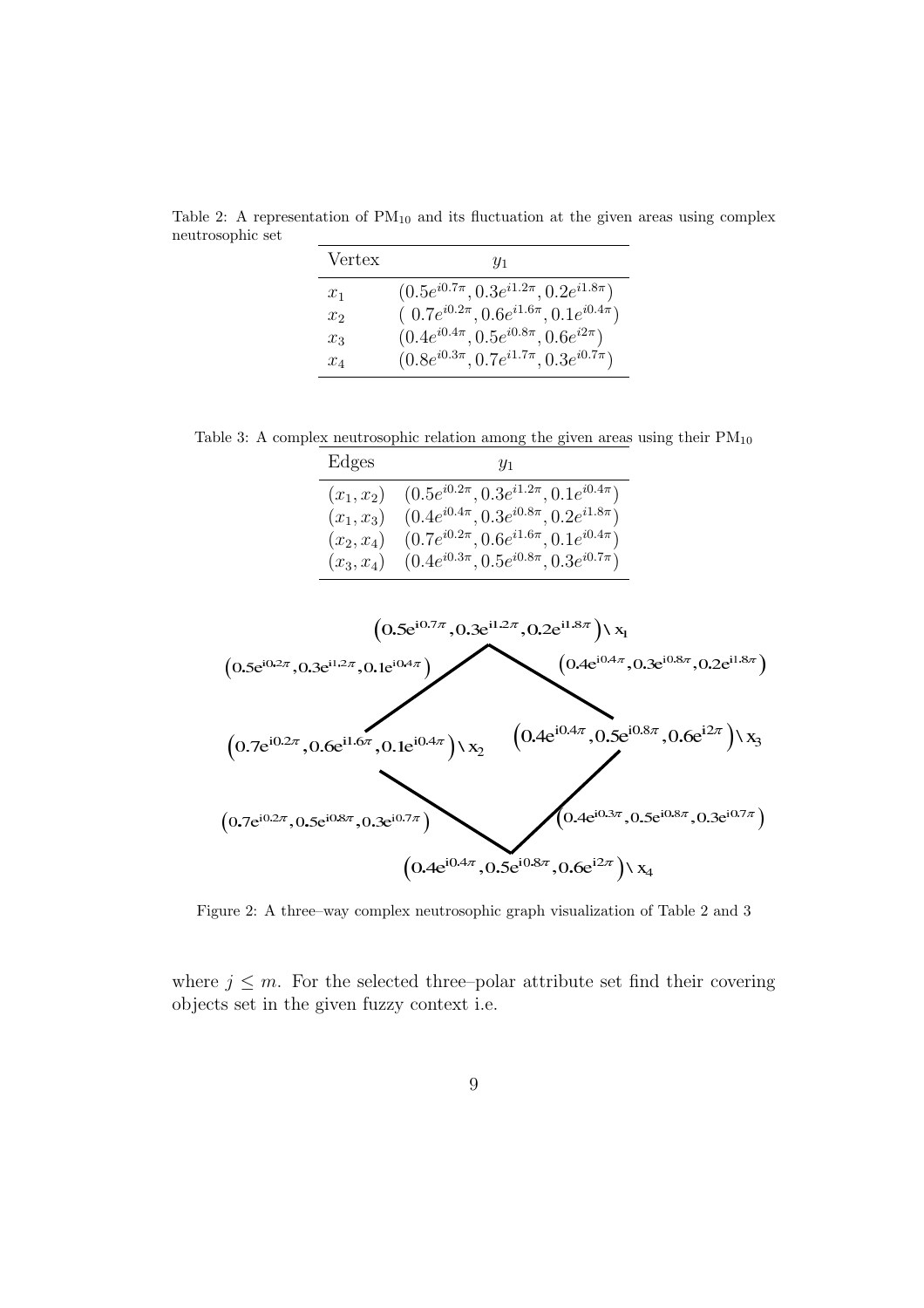$(A) = \{x_i, (T_A(x_i), I_A(x_i), F_A(x_i)) \in [0, 1]^3 : \forall x_i \in X\}$  where  $i \leq n$ .

The obtain pair  $(A, B)$  is called as a neutrosophic fuzzy concept iff:  $A^{\dagger} =$ B and  $B^{\downarrow} = A$ . It can be interpreted as neutrosophic set of objects having maximal truth membership value, minimum indeterminacy and minimum falsity membership value with respect to integrating the information from the common set of fuzzy attributes in a defined space  $[0, 1]^3$  using component– wise Godel residuated lattice. After that, none of the fuzzy set of objects (or attributes) can be found which can make the membership value of the obtained fuzzy set of attributes (or objects) bigger. Then pair of neutrosophic set  $(A, B)$  is called as a formal concepts, where A is called as extent, and B is called as intent. In this process, a problem arises when the truth, falsity and indeterminacy value of a neutrosophic attributes changes at each given phase of time. To overcome from this issue, a method is proposed in the next section for generating the complex neutrosophic concepts based on their Lower Neighbors as it is considered as one of the easier and cost effective method [3].

## 3. A proposed method for generating the complex neutrosophic concept

Generating the complex neutrosophic concepts is addressed as one of the major issues for precise analysis of complex data sets based on its acceptation, rejection, and uncertain regions. To deal with this problem recently subset based algorithms are introduced to handle the neutrosophic context [20–23]. This paper focuses on generating the complex neutrosophic concepts based on their Lower neighbor algorithm. One of the most suitable reason behind this method is that it provides an easier way to understand the concept generation when compared to other algorithms. The steps of the proposed method is as follows:

Step (1) The first complex neutrosophic concepts can be investigated by exploring all the objects set  $\uparrow$  i.e.

$$
\Big(x_i,(r_{R_{x_i}}e^{w_{T_{x_i}}^r},r_{I_{x_i}}e^{w_{I_{x_i}}^r},r_{F_{x_i}}e^{w_{F_{x_i}}^r})\Big)^\uparrow=\Big(y_j,(r_{R_{y_j}}e^{w_{T_{y_j}}^r},r_{I_{y_j}}e^{w_{I_{y_j}}^r},r_{F_{y_j}}e^{w_{F_{y_j}}^r})\Big).
$$

The membership–value for the complex neutrosophic set of attributes can be computed as follows: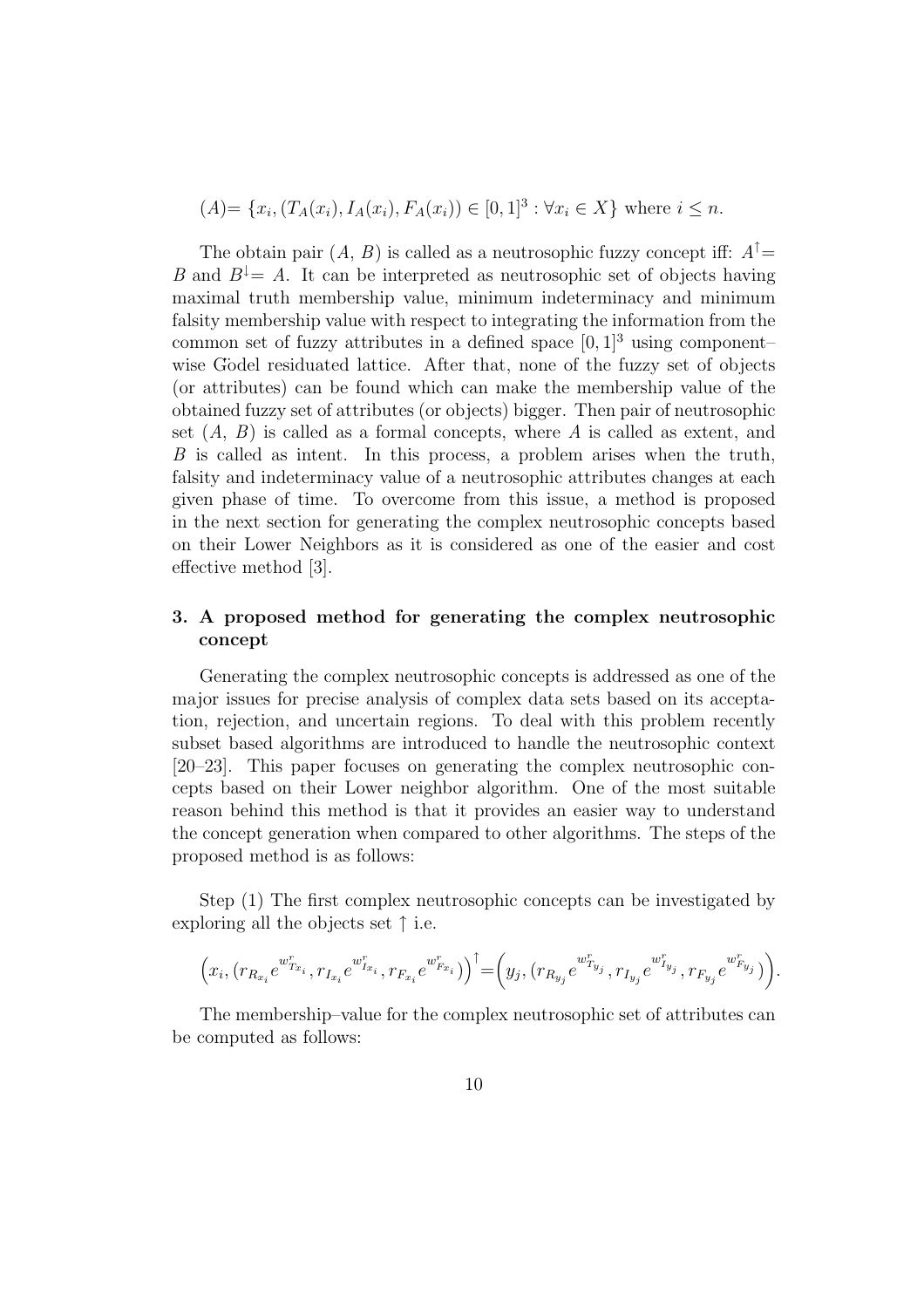Amplitude:

 $\min(y_j, r_{T_{y_j}})$  for true membership,

 $\max(y_j, r_{I_{y_j}})$  for indeterminacy membership,

 $\max(y_j, r_{F_{y_j}})$  for false membership,

Phase term:

min  $(y_j, e^{w_{T_{x_j}}^r})$  for true phase term,  $\max(y_j, e^{w_{I_{y_j}}^r})$  for indeterminacy phase term. max  $(y_j, e^{w_{F_{y_j}}^r})$  for false phase term.

Step (2) The Lower Neighbor of the complex fuzzy concepts generated at Step 1 can be investigated using uncovered attributes i.e.  $:y_k=Y-y_j$  where  $j \leq m$  and  $k \leq m$ .

Step (3) The obtained complex neutrosophic set of attributes set can be explored using the Galois connection  $(1)$  on Amplitude =  $(1.0, 0.0, 0.0)$  and Phase= $(0, 2\pi)$  term. The covering objects set can be found by  $(1)$  as follows:

$$
\left(y_j, (r_{R_{y_j}}e^{w_{T_{y_j}}} , r_{I_{y_j}}e^{w_{I_{y_j}}} , r_{F_{y_j}}e^{w_{F_{y_j}}} )\right)^{\downarrow} = \left(x_i, (r_{R_{x_i}}e^{w_{T_{x_i}}} , r_{I_{x_i}}e^{w_{x_{x_i}}} , r_{F_{x_i}}e^{w_{F_{x_i}}} )\right)^{\cdot}
$$
  
Compute the membership–values for the obtained objects:

Amplitude:

 $\min(x_i, r_{T_{x_i}})$  for true membership,

 $\max(x_i, r_{I_{x_i}})$  for Indeterminacy membership,

 $\max(x_i, r_{F_{x_i}})$  for false membership,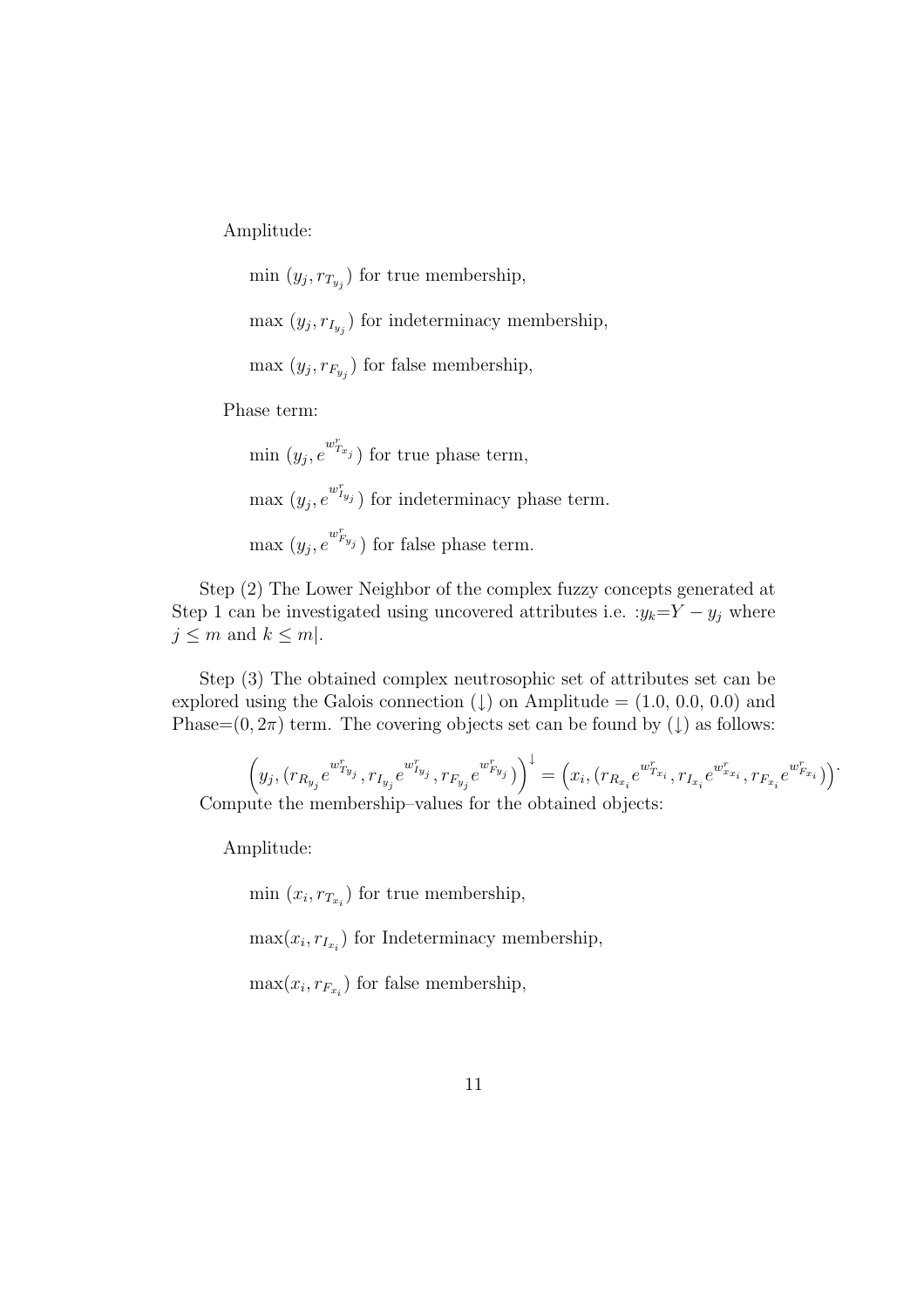Phase term:

min  $(x_i, e^{w_{T_{x_i}}^r})$  for true phase term,

 $\max(x_i, e^{w_{I_{x_i}}^r})$  for indeterminacy phase term.

max  $(x_i, e^{w_{F_{x_i}}^r})$  for false phase term.

Step (4). Apply the up operator  $\uparrow$  on the constituted objects set:

$$
\left(x_i, (r_{R_{x_i}}e^{w_{T_{x_i}}^r}, r_{I_{x_i}}e^{w_{x_{x_i}}^r}, r_{F_{x_i}}e^{w_{F_{x_i}}^r})\right)^{\uparrow} = \left(y_j, (r_{R_{y_j}}e^{w_{T_{y_j}}^r}, r_{I_{y_j}}e^{w_{I_{y_j}}^r}, r_{F_{y_j}}e^{w_{F_{y_j}}^r})\right).
$$

Compute the neutrosophic membership–value for the obtained attributes:

Amplitude:

 $\min(y_j, r_{T_{y_j}})$  for true membership,

 $\max(y_j, r_{I_{y_j}})$  for indeterminacy membership,

 $\max(y_j, r_{F_{y_j}})$  for false membership,

Phase term:

min  $(y_j, e^{w_{T_{x_j}}^r})$  for true phase term,  $\max(y_j, e^{w_{I_{y_j}}^r})$  for indeterminacy phase term, max  $(y_j, e^{w_{F_{y_j}}^r})$  for false phase term.

Step (5) The obtained pair of complex neutrosophic set of objects and attributes  $(A, B)$  represents the Lower Neighbor of given concept. The distinct Lower Neighbors having maximal acceptance of complex neutrosophic membership value while integrating the information among objects and attributes set can be considered as Next Neighbor.

Step (6) Similarly, all the complex neutrosophic concepts can be discov-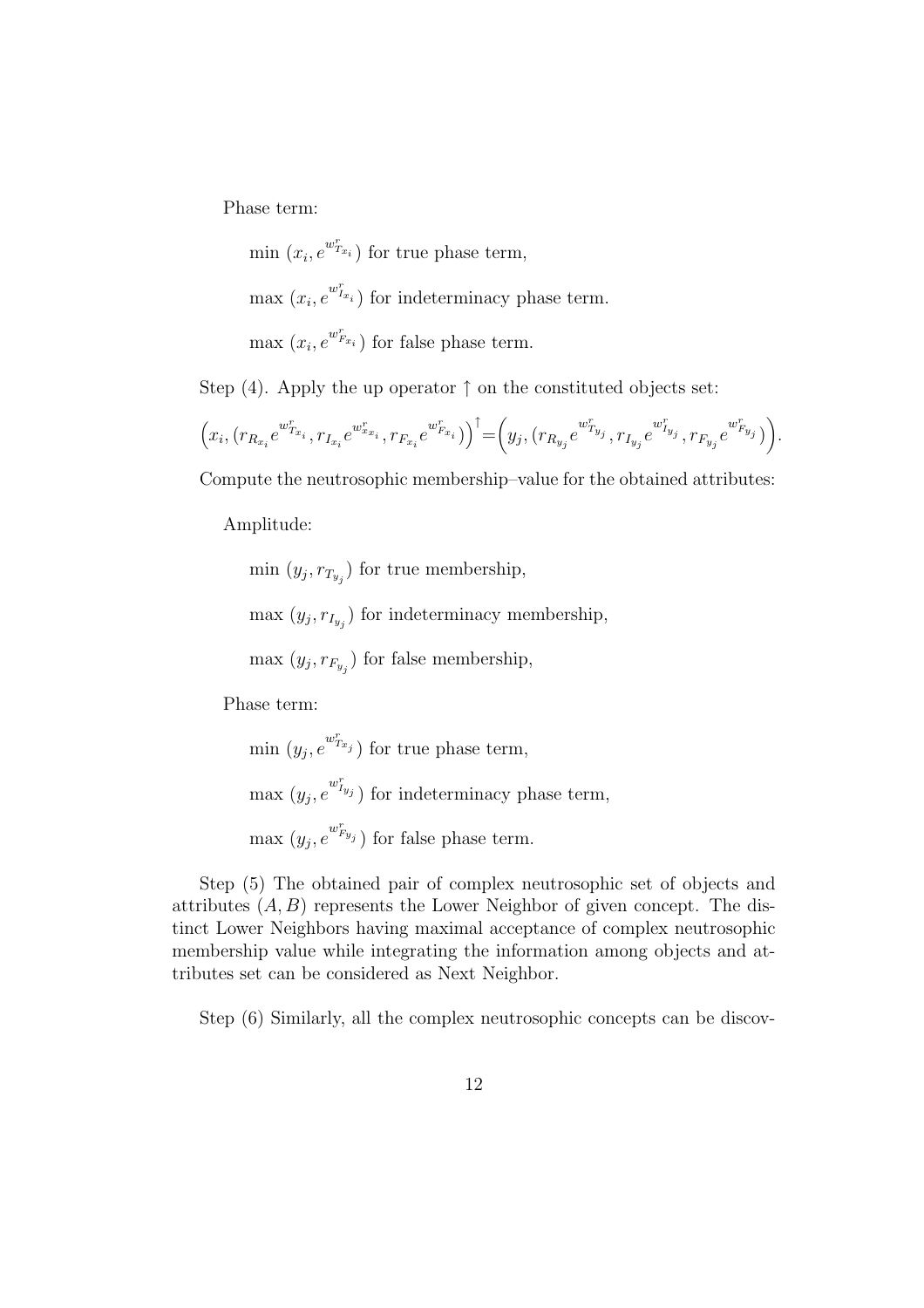ered using the uncovered attributes.

Step (7) The complex neutrosophic concepts lattice can be build using their Next Neighbor.

Step (8) Extract some of the meaningful information from the obtained lattice. The pseudo code for the proposed algorithm is shown in Table 4.

Complexity: Let us suppose, the number of objects and the number of attributes in the given three–way complex fuzzy context is n and  $m$ , respectively. To discover the Lower Neighbor of three–way complex fuzzy attributes takes  $O(n^3 \cdot m)$  time complexity for the amplitude and phase term, respectively. The removal of similar Lower Neighbor takes at most  $O(n^3 * m^3)$  time complexity for the amplitude and phase term, independently. This computation gives the proposed method takes  $O(|C| \cdot n^6 \cdot m^6)$  where, C is Lower Neighbor. In this way the proposed method shown in Table 4 takes less computation when compared to any of the available approaches for processing the three–way complex fuzzy data set.

## 4. Air quality measurement using complex neutrosophic concept lattice

Recently, Prem Kumar Singh [20–23] has paid attention towards analysis of uncertainty in data beyond the unipolar or bipolar fuzzy space. In this process, a major problem was addressed while handling the complex fuzzy attributes in which the uncertainty and its fluctuation changes at each given phase of time. One of the most suitable example of these type of data sets is Air Quality Index as it is considered one of the major issues in country like India <sup>3</sup>. To deal with this type of data several approaches [1, 14, 17, 27–32] based on properties of complex fuzzy sets are introduced, recently. The most interesting is one of the researcher tried to measure the uncertainty based on acceptation, rejection and uncertain part of the given attribute [2]. This method gives a way to characterize the complex data set based on its truth, falsity and indeterminacy–membership–values, independently with their periodic phase of time. Recently, some of the researchers paid the attention

<sup>3</sup>http://indianexpress.com/article/india/india-news-india/delhi-air-pollution-smoghealth-effects-3739848/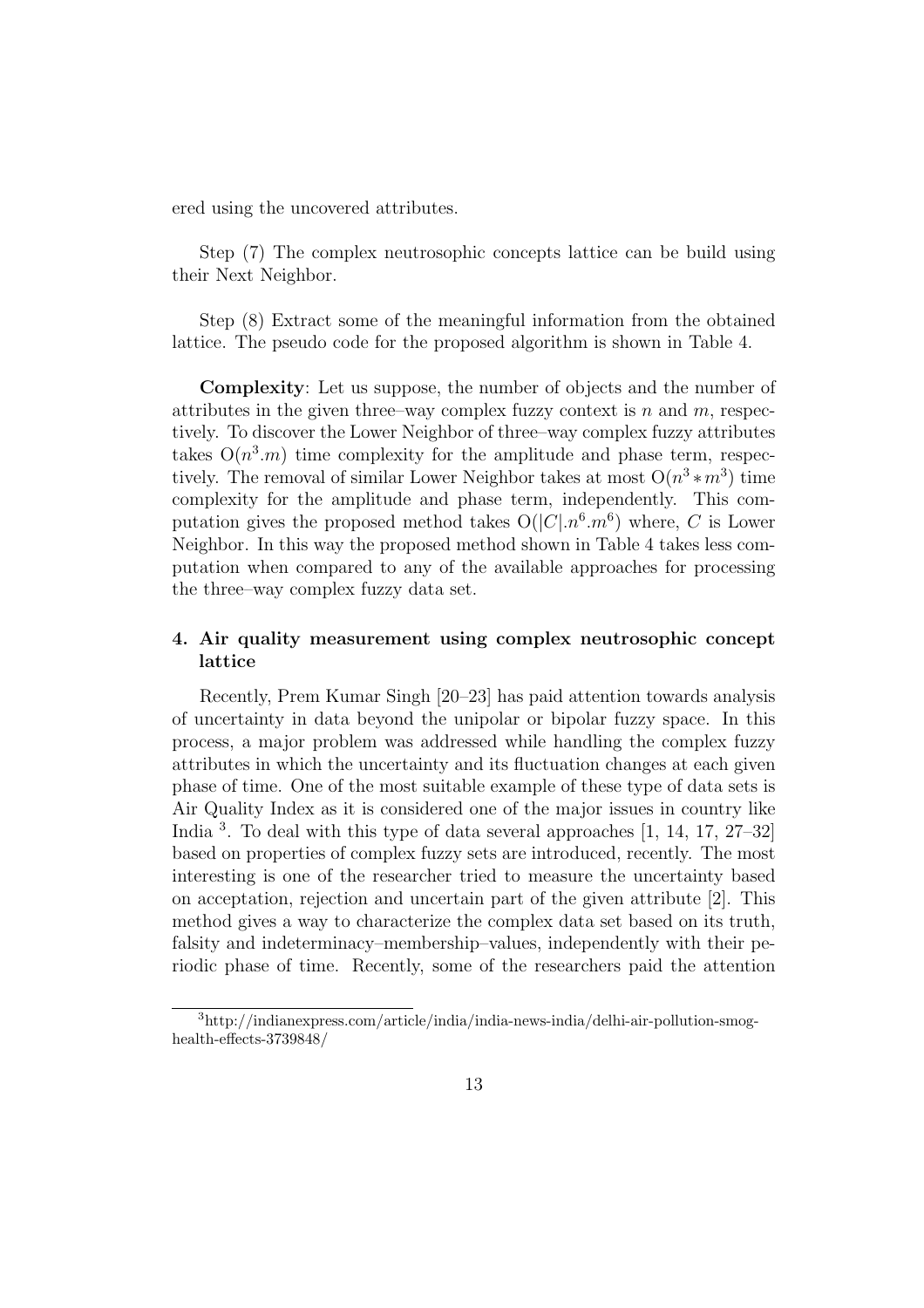Table 4: A proposed algorithm for building the complex neutrosophic concept lattice

Input: A three–way complex fuzzy context  $\mathbf{K}=(X, Y, R)$ where  $|X|=n$ ,  $|Y|=m$ .

Output: The set of three–way complex fuzzy concepts

1. Find the maximal covering attributes for the objects set  $(X)$  using  $(†)$ :

- (i)  $x_i, (r_{R_{x_i}}e^{w_{T_{x_i}}} , r_{I_{x_i}}e^{w_{I_{x_i}}} , r_{F_{x_i}}e^{w_{F_{x_i}}} )\Big)^\uparrow = \Big(y_j, (r_{R_{y_j}}e^{w_{T_{y_j}}} , r_{I_{y_j}}e^{w_{I_{y_j}}} , r_{F_{y_j}}e^{w_{F_{y_j}}} )\Big).$
- (ii) Compute the neutrosophic membership–value for the obtained attributes: min  $(y_j, r_{T_{y_j}}e^{w_{T_{x_j}}^r})$  for true membership,  $\max(y_j, r_{I_{y_j}}e^{w_{I_{y_j}}^r})$  for indeterminacy membership,  $\max(y_j, r_{F_{y_j}}e^{w_{F_{y_j}}^r})$  for false membership,
- (iii) Apply the operator  $(\downarrow)$  on the obtained attribute set:

$$
\left(y_j, (r_{R_{y_j}}e^{w_{T_{y_j}}^r}, r_{I_{y_j}}e^{w_{I_{y_j}}^r}, r_{F_{y_j}}e^{w_{F_{y_j}}^r})\right)^{\downarrow} = \left(x_i, (r_{R_{x_i}}e^{w_{T_{x_i}}^r}, r_{I_{x_i}}e^{w_{x_{x_i}}^r}, r_{F_{x_i}}e^{w_{F_{x_i}}^r})\right)^{\downarrow}
$$

- (iv) This gives first complex neutrosophic concept  $(A, B)$ .
- 2. Find its Lower Neighbor:
- 3. for  $(k=0 \text{ to } m)$ 
	- $Y_k = Y y_j$  where  $j, k \leq m$
	- (i). New attribute set:  $y_k = \{y_j, y_k\}$
	- (ii). Set maximal acceptance for the complex neutrosophic attributes
	- i.e. Amplitude =  $(1.0, 0.0, 0.0)$  and Phase= $(0, 2\pi)$
	- (iii). Apply the operator  $( )$  on the attributes

$$
\left(y_j, (r_{R_{y_j}}e^{w_{T_{y_j}}^r}, r_{I_{y_j}}e^{w_{I_{y_j}}^r}, r_{F_{y_j}}e^{w_{F_{y_j}}^r})\right)^{\downarrow} = \left(x_i, (r_{R_{x_i}}e^{w_{T_{x_i}}^r}, r_{I_{x_i}}e^{w_{x_{x_i}}^r}, r_{F_{x_i}}e^{w_{F_{x_i}}^r})\right)
$$

(iv). Compute the membership of the obtained objects using Step 1 (ii):

(v). Apply the operator  $(†)$  on the constituted set of objects:

$$
\left(x_i, (r_{R_{x_i}}e^{w_{T_{x_i}}^r}, r_{I_{x_i}}e^{w_{x_{x_i}}^r}, r_{F_{x_i}}e^{w_{F_{x_i}}^r})\right)^{\uparrow} = \left(y_j, (r_{R_{y_j}}e^{w_{T_{y_j}}^r}, r_{I_{y_j}}e^{w_{I_{y_j}}^r}, r_{F_{y_j}}e^{w_{F_{y_j}}^r})\right).
$$

(vi). Compute the membership of obtained attributes as per Step 1 (ii). End for.

- 4. Distinct Lower Neighbor is considered as Next Neighbor.
- 5. Similarly, generate all the Next Neighbor using uncovered attributes.
- 6. Build the complex neutrosophic concept lattice for knowledge extraction.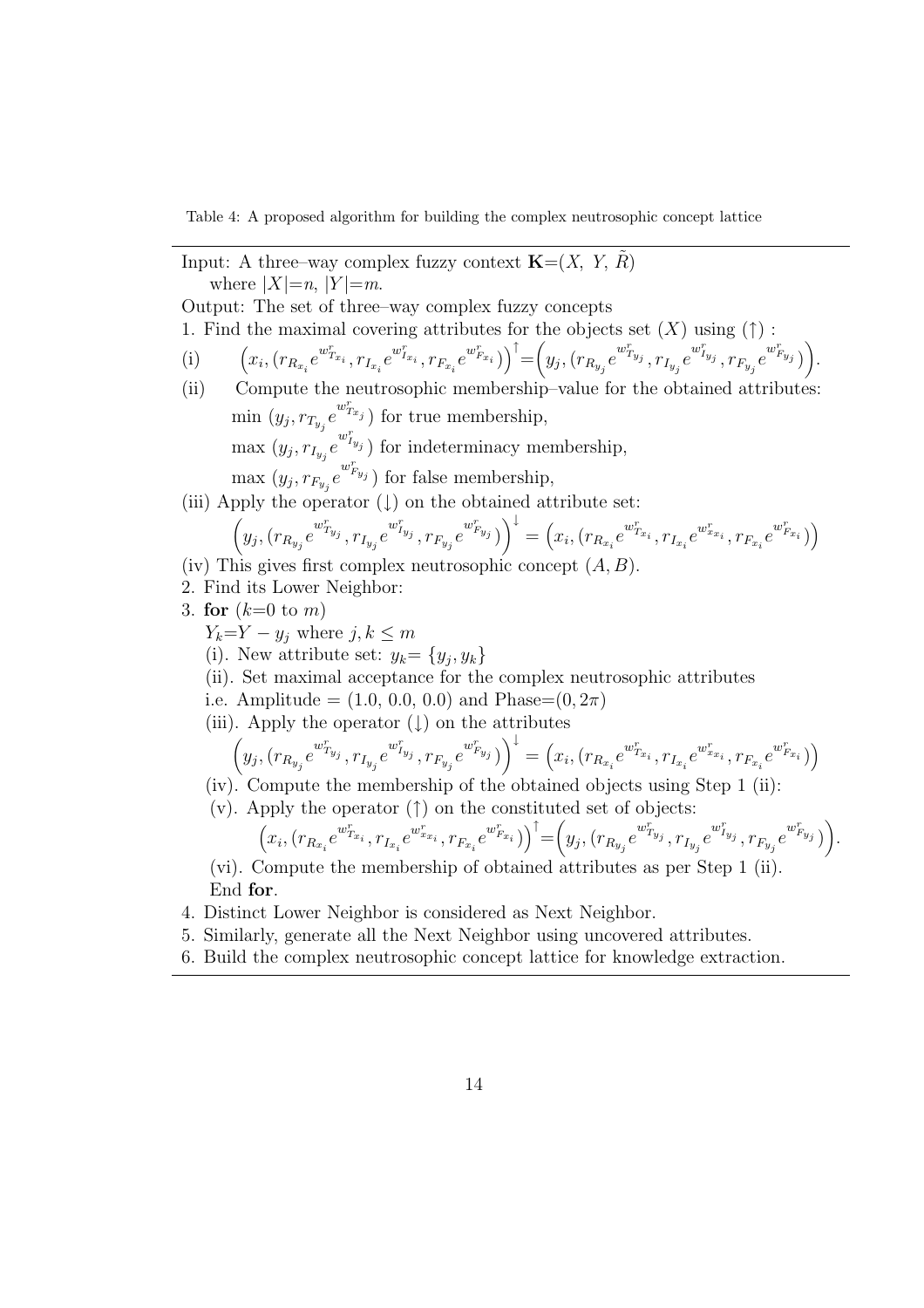towards three–way fuzzy concept lattice and its concept learning [15–16, 21– 23] without measuring the periodic changes in the uncertainty. To fill this backdrop, current paper introduces a method based on three–way complex neutrosophic sets and its graph for precise measurement of uncertainty and its changes at given phase of time in section 3. The proposed algorithm shown in Table 4 is based on Next Neighbor algorithm to generate the complex neutrosophic concepts. To illustrate the proposed method one of the real–life examples for measuring the changes in AQI and its pattern is illustrated below:

Example 5: Let us suppose, an expert wants to analyze the Air Quality Index (AQI) of four geographical regions  $(x_1, x_2, x_3, x_4)$  based on periodic changes in several parameters like  $PM_{10}$ ,  $PM_{2.5}$ ,  $NO_2$ , Carbon monoxide  $(Co)$ , Lead  $(Pb)$ , Ozone  $(O_3)$ , Sulpher dioxide( $So_2$ ), Ammonia  $(NH_3)$  etc <sup>4</sup>. To illustrate the proposed method first three parameters  $PM_{10}$  ( $y_1$ ),  $PM_{2.5}$  $(y_2)$ , NO<sub>2</sub>  $(y_3)$  is considered in this paper. The expert can write the changes in the level of these parameters at the given year based on acceptation, rejection and indeterminacy regions as shown in Table 5, 6 and 7, respectively. Table 8 represents the compact form of these contexts using the properties of complex neutrosophic sets. It can be called as three–way complex fuzzy context which is central notion of this paper. To understand the entries in Table 8 let us suppose:  $\tilde{R}_{(x_1,y_1)} = (0.5e^{i0.7\pi}, 0.3e^{i1.6\pi}, 0.3e^{i1.4\pi})$ . This entry shows that the saturation values of  $PM_{10}$  is 50 percent acceptable in third to fourth months, 30 percent unacceptable in ninth to tenth months whereas it is 30 percent unpredictable in sixth to the seventh month of the given year. Similarly, other entries of three–way complex fuzzy matrix can be interpreted.

Step 1. The proposed algorithm shown in Section 3.1 starts the investigation for three–way complex fuzzy concepts using those attributes which covers the objects set maximally. The attribute which cover objects set maximally i.e.  $\{(1.0, 1.0)/x_1 + (1.0, 1.0)/x_2 + (1.0, 1.0)/x_3 + (1.0, 1.0)/x_4\}$  can be found using the operator  $(†)$  as shown below:  $\{(1.0e^{i2\pi}, 0.0e^{i2\pi}, 0.0e^{i2\pi})/x_1 + (1.0e^{i2\pi}, 0.0e^{i2\pi}, 0.0e^{i2\pi})/x_2 + (1.0e^{i2\pi}, 0.0e^{i2\pi}, 0.0e^{i2\pi})/x_3 +$  $(1.0e^{i2\pi}, 0.0e^{i2\pi}, 0.0e^{i2\pi})/x_4$ <sup>†</sup>=  $\{(0.3e^{i0.4\pi}, 0.7e^{i1.9\pi}, 0.5e^{i1.3\pi})/y_1 + (0.2e^{i0.3\pi}, 0.7e^{i1.2\pi}, 0.7e^{i1.9\pi})/y_2 +$ 

<sup>4</sup>https://www.dpcc.delhigovt.nic.in/indexdup.php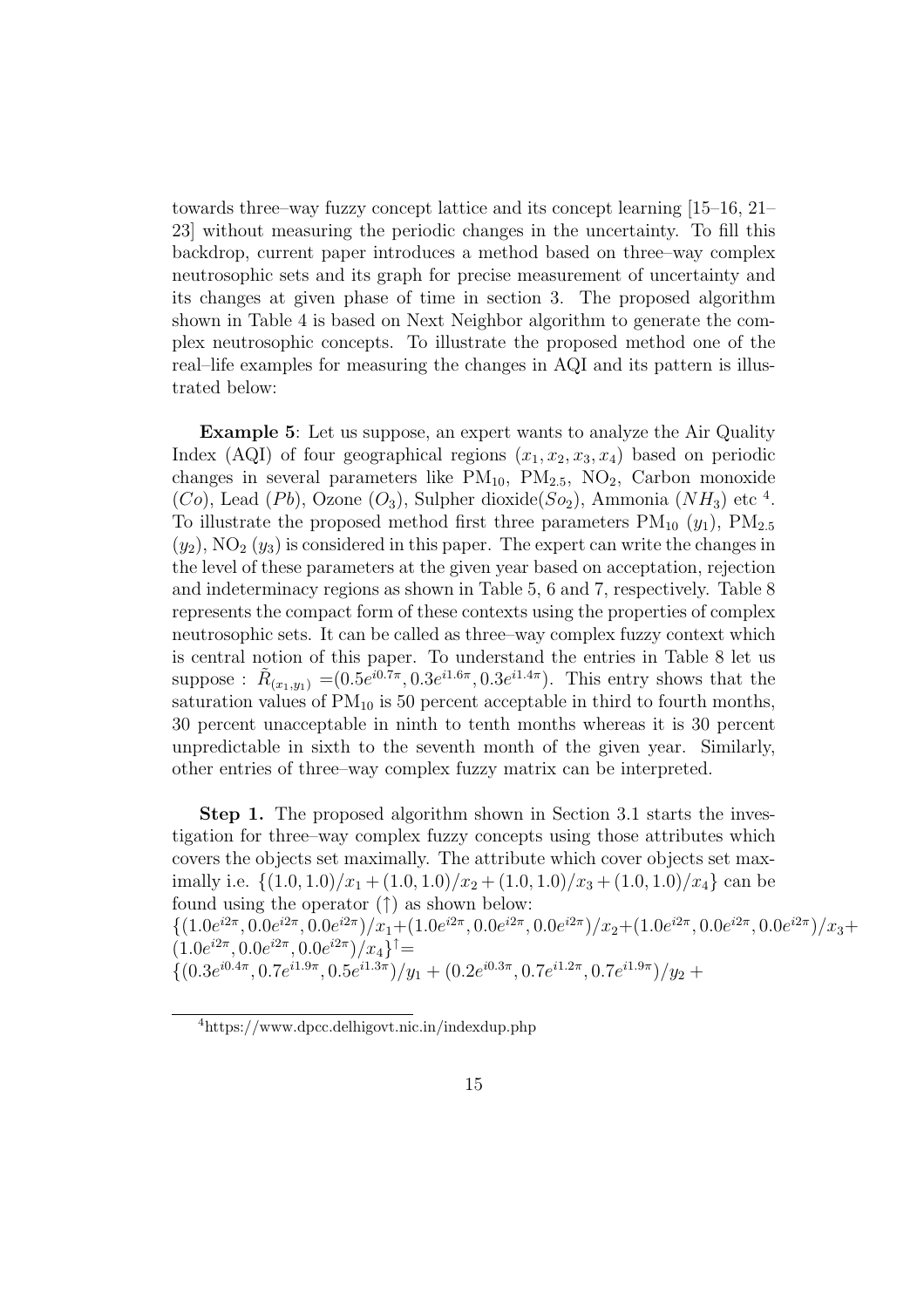Table 5: A truth complex membership value for the  $\rm PM_{10},\,PM_{2.5}$  and  $\rm NO_{2}$ 

|       | $y_1$                   | $y_{2}$           | $y_3$            |
|-------|-------------------------|-------------------|------------------|
| $x_1$ | $0.5e^{i0.7\pi}$        | $0.8e^{i1.7\pi}$  | $0.4e^{i0.4\pi}$ |
| $x_2$ | $0.3e^{i0.5\pi}$        | 0.4 $e^{i0.3\pi}$ | $0.5e^{i0.4\pi}$ |
|       | $x_3$ 0.4 $e^{i1.5\pi}$ | $0.6e^{i1.6\pi}$  | $0.3e^{i0.5\pi}$ |
|       | $x_4$ 0.4 $e^{i0.2\pi}$ | $0.2e^{i0.9\pi}$  | $0.7e^{i1.2\pi}$ |

Table 6: A indeterminacy complex membership value for the  $\rm PM_{10},\,PM_{2.5}$  and  $\rm NO_{2}$ 

| $0.3e^{i1.6\pi}$<br>$x_1$<br>$0.5e^{i1.3\pi}$<br>$x_2$<br>$0.6e^{i1.9\pi}$<br>$x_3$ | $0.7e^{i1.1\pi}$<br>$0.1e^{i0.8\pi}$ | $0.5e^{i0.2\pi}$<br>$0.4e^{i1.4\pi}$ |
|-------------------------------------------------------------------------------------|--------------------------------------|--------------------------------------|
|                                                                                     |                                      |                                      |
|                                                                                     |                                      |                                      |
|                                                                                     | $0.6e^{i1.2\pi}$                     | $0.3e^{i1.4\pi}$                     |
| $0.7e^{i0.2\pi}$<br>$x_4$                                                           | $0.1e^{i0.5\pi}$                     | $0.2e^{i0.7\pi}$                     |

Table 7: A falsity complex membership value for the  $\mathrm{PM}_{10},\,\mathrm{PM}_{2.5}$  and  $\mathrm{NO}_2$ 

|       | $y_1$                   | $y_{2}$          | $y_3$            |
|-------|-------------------------|------------------|------------------|
| $x_1$ | $0.3e^{i1.4\pi}$        | $0.2e^{i0.5\pi}$ | $0.4e^{i0.7\pi}$ |
| $x_2$ | $0.4e^{i1.3\pi}$        | $0.4e^{i1.7\pi}$ | $0.3e^{i0.5\pi}$ |
| $x_3$ | $0.5e^{i0.2\pi}$        | $0.8e^{i0.9\pi}$ | $0.4e^{i1.5\pi}$ |
|       | $x_4$ 0.2 $e^{i0.5\pi}$ | $0.9e^{i1.9\pi}$ | $0.4e^{i0.2\pi}$ |

Table 8: A three–way complex neutrosophic context representation of Table 5 to 7

| Y1                                                                                                                                                            | $y_2$ | Y3                                                |
|---------------------------------------------------------------------------------------------------------------------------------------------------------------|-------|---------------------------------------------------|
| $x_1$ $(0.5e^{i0.7\pi}, 0.3e^{i1.6\pi}, 0.3e^{i1.4\pi})$ $(0.8e^{i1.7\pi}, 0.7e^{i1.1\pi}, 0.2e^{i0.5\pi})$ $(0.4e^{i0.4\pi}, 0.5^{i0.2\pi}, 0.4e^{i0.7\pi})$ |       |                                                   |
| $x_2$ $(0.3e^{i0.5\pi}, 0.5e^{i0.4\pi}, 0.4e^{i1.3\pi})$ $(0.4e^{i0.3\pi}, 0.1e^{i0.8\pi}, 0.4e^{i1.7\pi})$                                                   |       | $(0.5e^{i0.4\pi}, 0.4^{i1.4\pi}, 0.3e^{i0.5\pi})$ |
| $x_3$ $(0.4e^{i1.5\pi}, 0.6e^{i1.9\pi}, 0.5e^{i0.2\pi})$ $(0.6e^{i1.6\pi}, 0.6e^{i1.2\pi}, 0.8e^{i0.9\pi})$ $(0.3e^{i0.5\pi}, 0.3^{i1.4\pi}, 0.4e^{i1.5\pi})$ |       |                                                   |
| $x_4$ $(0.4e^{i0.2\pi}, 0.7e^{i0.2\pi}, 0.2e^{i0.5\pi})$ $(0.2e^{i0.9\pi}, 0.1e^{i0.5\pi}, 0.9e^{i1.9\pi})$ $(0.7e^{i1.2\pi}, 0.2^{i0.7\pi}, 0.4e^{i0.2\pi})$ |       |                                                   |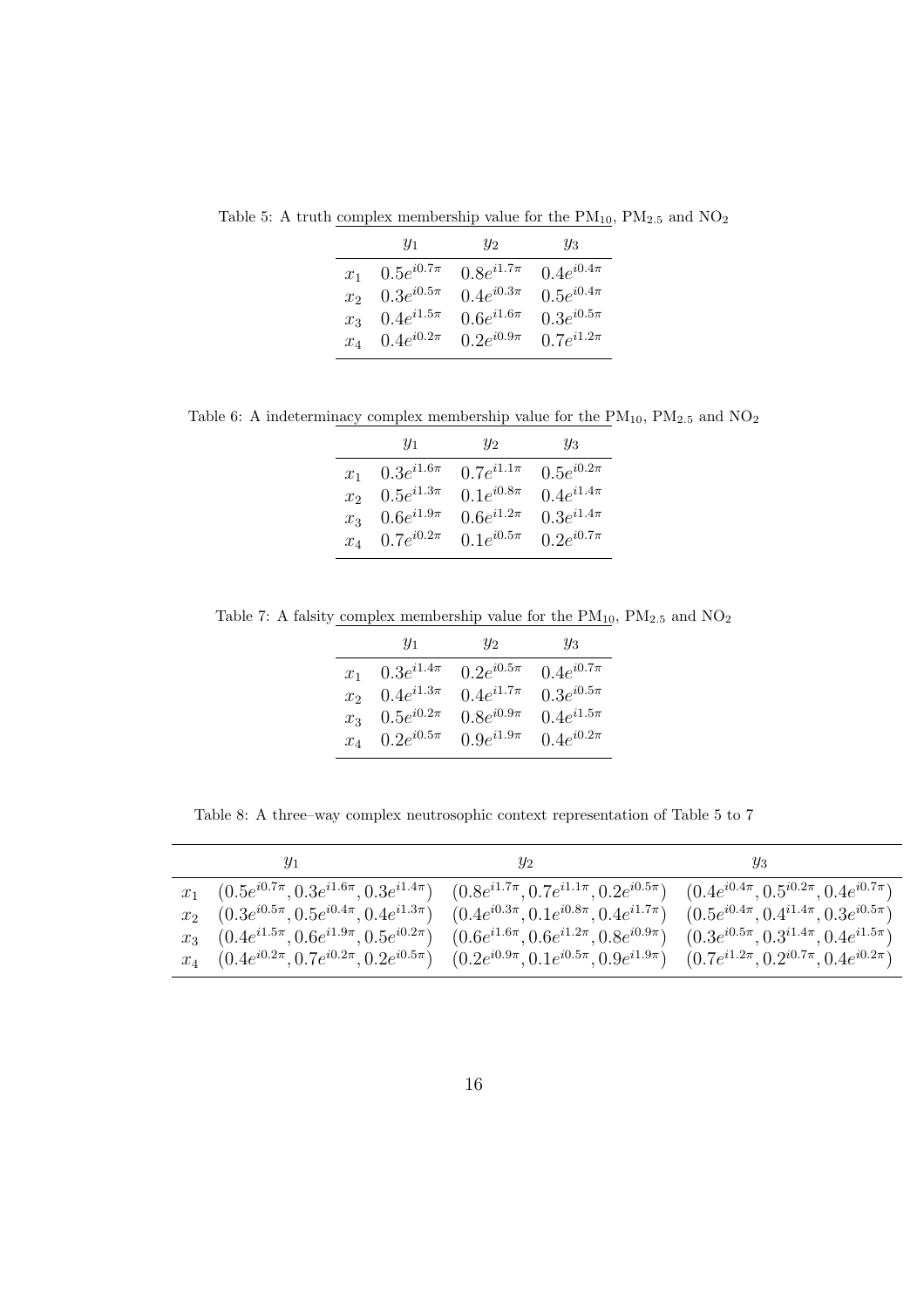$(0.3e^{i0.4\pi}, 0.5e^{i1.4\pi}, 0.4e^{i1.5\pi})/y_3\}.$ 

Now, apply the operator  $\downarrow$  to find maximal vague set of objects while integrating the information from these constitutes attributes as given below:

 $\{ (0.3e^{i0.4\pi}, 0.7e^{i1.9\pi}, 0.5e^{i1.3\pi})/y_1 + (0.2e^{i0.3\pi}, 0.7e^{i1.2\pi}, 0.7e^{i1.9\pi})/y_2 + (0.2e^{i0.3\pi}, 0.7e^{i1.9\pi})/y_3 + (0.2e^{i0.3\pi}, 0.7e^{i1.9\pi})/y_4 \}$  $(0.3e^{i0.4\pi}, 0.5e^{i1.4\pi}, 0.4e^{i1.5\pi})/y_3\}^{\downarrow} = \{(1.0e^{i2\pi}, 0.0e^{i2\pi}, 0.0e^{i2\pi})/x_1 +$  $(1.0e^{i2\pi}, 0.0e^{i2\pi}, 0.0e^{i2\pi})/x_2+(1.0e^{i2\pi}, 0.0e^{i2\pi}, 0.0e^{i2\pi})/x_3+(1.0e^{i2\pi}, 0.0e^{i2\pi}, 0.0e^{i2\pi})/x_4\}.$ 

It provides following three–way complex neutrosophic concepts: 1. Extent :

 $\{(1.0e^{i2\pi}, 0.0e^{i2\pi}, 0.0e^{i2\pi})/x_1 + (1.0e^{i2\pi}, 0.0e^{i2\pi}, 0.0e^{i2\pi})/x_2 +$  $(1.0e^{i2\pi}, 0.0e^{i2\pi}, 0.0e^{i2\pi})/x_3 + (1.0e^{i2\pi}, 0.0e^{i2\pi}, 0.0e^{i2\pi})/x_4\}$ 

Intent:

$$
\{(0.3e^{i0.4\pi}, 0.7e^{i1.9\pi}, 0.5e^{i1.3\pi})/y_1 + (0.2e^{i0.3\pi}, 0.7e^{i1.2\pi}, 0.7e^{i1.9\pi})/y_2 + (0.3e^{i0.4\pi}, 0.5e^{i1.4\pi}, 0.4e^{i1.5\pi})/y_3\}
$$

Step 2. The Lower Neighbors of concepts shown in Step 1 can be found as follows:

(i)  $\left\{ (0.3e^{i0.4\pi}, 0.7e^{i1.9\pi}, 0.5e^{i1.3\pi})/y_1 + (0.2e^{i0.3\pi}, 0.7e^{i1.2\pi}, 0.7e^{i1.9\pi})/y_2 \right\}$ +  $(0.3e^{i0.4\pi}, 0.5e^{i1.4\pi}, 0.4e^{i1.5\pi})/y_3\} \cup \{(1.0e^{i2\pi}, 0.0e^{i2\pi}, 0.0e^{i2\pi})/y_1\}.$ 

It provides  $\{(1.0e^{i2\pi}, 0.0e^{i2\pi}, 0.0e^{i2\pi})/y_1+(0.2e^{i0.3\pi}, 0.7e^{i1.2\pi}, 0.7e^{i1.9\pi})/y_2+\}$  $(0.3e^{i0.4\pi}, 0.5e^{i1.4\pi}, 0.4e^{i1.5\pi})/y_3\}.$ 

(ii) 
$$
\{(0.3e^{i0.4\pi}, 0.7e^{i1.9\pi}, 0.5e^{i1.3\pi})/y_1 + (0.2e^{i0.3\pi}, 0.7e^{i1.2\pi}, 0.7e^{i1.9\pi})/y_2 + (0.3e^{i0.4\pi}, 0.5e^{i1.4\pi}, 0.4e^{i1.5\pi})/y_3\} \cup \{(1.0e^{i2\pi}, 0.0e^{i2\pi}, 0.0e^{i2\pi})/y_2\}.
$$

It provides:  $\{(0.3e^{i0.4\pi}, 0.7e^{i1.9\pi}, 0.5e^{i1.3\pi})/y_1 + (1.0e^{i2\pi}, 0.0e^{i2\pi}, 0.0e^{i2\pi})/y_2 +$  $(0.3e^{i0.4\pi}, 0.5e^{i1.4\pi}, 0.4e^{i1.5\pi})/y_3\}.$ 

 $(iii)$   $\{(0.3e^{i0.4\pi}, 0.7e^{i1.9\pi}, 0.5e^{i1.3\pi})/y_1 + (0.2e^{i0.3\pi}, 0.7e^{i1.2\pi}, 0.7e^{i1.9\pi})/y_2 +$  $(0.3e^{i0.4\pi}, 0.5e^{i1.4\pi}, 0.4e^{i1.5\pi})/y_3\} \cup \{(1.0e^{i2\pi}, 0.0e^{i2\pi}, 0.0e^{i2\pi})/y_3\}.$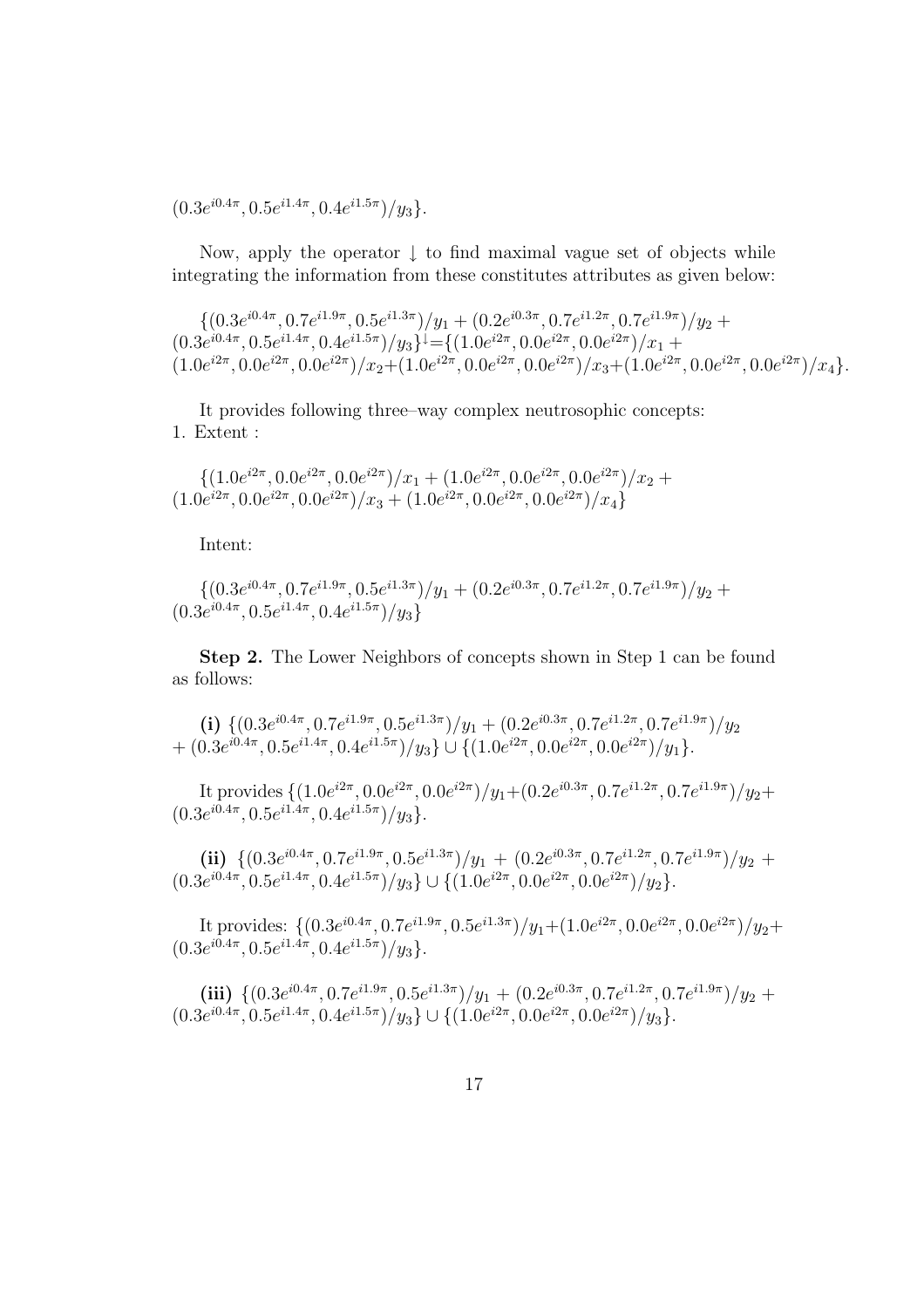It provides :  $\{(0.3e^{i0.4\pi}, 0.7e^{i1.9\pi}, 0.5e^{i1.3\pi})/y_1+(0.2e^{i0.3\pi}, 0.7e^{i1.2\pi}, 0.7e^{i1.9\pi})/y_2+\}$  $(1.0e^{i2\pi}, 0.0e^{i2\pi}, 0.0e^{i2\pi})/y_3\}$ 

Now following Lower Neighbor can be generated from above obtained complex neutrosophic attribute using the Galois connection (as illustrated in Step 1):

2. Extent :

 $\{(0.5e^{i0.7\pi}, 0.3e^{i1.6\pi}, 0.3e^{i1.4\pi})/x_1 + (0.3e^{i0.5\pi}, 0.5e^{i0.4\pi}, 0.4e^{i1.3\pi})/x_2\}$ +  $(0.4e^{i1.5\pi}, 0.6e^{i1.9\pi}, 0.5e^{i0.2\pi})/x_3 + (0.4e^{i0.2\pi}, 0.7e^{i0.2\pi}, 0.2e^{i0.5\pi})/x_4\}$ 

Intent:

 $\{(1.0e^{i2\pi}, 0.0e^{i2\pi}, 0.0e^{i2\pi})/y_1 + (0.2e^{i0.3\pi}, 0.7e^{i1.2\pi}, 0.9e^{i1.4\pi})/y_2\}$  $+ (0.3e^{i0.4\pi}, 0.5e^{i1.4\pi}, 0.4e^{i1.5\pi})/y_3\}$ 

3. Extent :  $\{(0.8e^{i1.7\pi}, 0.7e^{i1.1\pi}, 0.2e^{i0.5\pi})/x_1 + (0.4e^{i0.3\pi}, 0.1e^{i0.8\pi}, 0.4e^{i1.7\pi})/x_2 +$  $(0.6e^{i1.6\pi}, 0.6e^{i1.2\pi}, 0.8e^{i0.9\pi})/x_3 + (0.2e^{i0.9\pi}, 0.1e^{i0.5\pi}, 0.9e^{i1.9\pi})/x_4)$ Intent:  $\left\{ (0.3e^{i0.4\pi}, 0.7e^{i1.9\pi}, 0.5e^{i1.3\pi})/y_1 + (1.0e^{i2\pi}, 0.0e^{i2\pi}, 0.0e^{i1.9\pi})/y_2 \right\}$  $+ (0.3e^{i0.4\pi}, 0.5e^{i1.4\pi}, 0.4e^{i1.5\pi})/y_3\}$ 

4. Extent :  $\{(0.4e^{i0.4\pi}, 0.5e^{i0.2\pi}, 0.4e^{i0.7\pi})/x_1 + (0.5e^{i0.4\pi}, 0.4e^{i1.4\pi}, 0.3e^{i0.5\pi})/x_2 +$  $(0.3e^{i0.5\pi}, 0.3e^{i1.4\pi}, 0.4e^{i1.5\pi})/x_3 + (0.7e^{i1.2\pi}, 0.2e^{i0.7\pi}, 0.4e^{i0.2\pi})/x_4\}$ Intent:  $\frac{1}{3}(0.3e^{i0.4\pi}, 0.7e^{i1.9\pi}, 0.5e^{i1.3\pi})/y_1 + (0.2e^{i0.3\pi}, 0.7e^{i1.2\pi}, 0.7e^{i1.9\pi})/y_2$  $+ (1.0e^{i2\pi}, 0.0e^{i2\pi}, 0.0e^{i2\pi})/y_3\}$ 

It can be observed that each of the obtained Lower Neighbors are distinct. In this case, each of them can be considered as Next Neighbor as shown in Figure 4.

Step 3 Similarly, following concepts can be generated using the Next Neighbor of concept generated at Step 2:

5. Extent :  $\{(0.5e^{i0.7\pi}, 0.7e^{i1.6\pi}, 0.3e^{i1.4\pi})/x_1 + (0.3e^{i0.3\pi}, 0.5e^{i0.8\pi}, 0.4e^{i1.7\pi})/x_2 +$  $(0.4e^{i1.5\pi}, 0.6e^{i1.9\pi}, 0.8e^{i0.9\pi})/x_3 + (0.2e^{i0.2\pi}, 0.7e^{i0.5\pi}, 0.9e^{i1.4\pi})/x_4\}$ Intent:  $\{(1.0e^{i2\pi}, 0.0e^{i2\pi}, 0.0e^{i2\pi})/y_1 + (1.0e^{i2\pi}, 0.0e^{i2\pi}, 0.0e^{i2\pi})/y_2 +$  $(0.3e^{i0.4\pi}, 0.5e^{i1.4\pi}, 0.4e^{i1.5\pi})/y_3\}$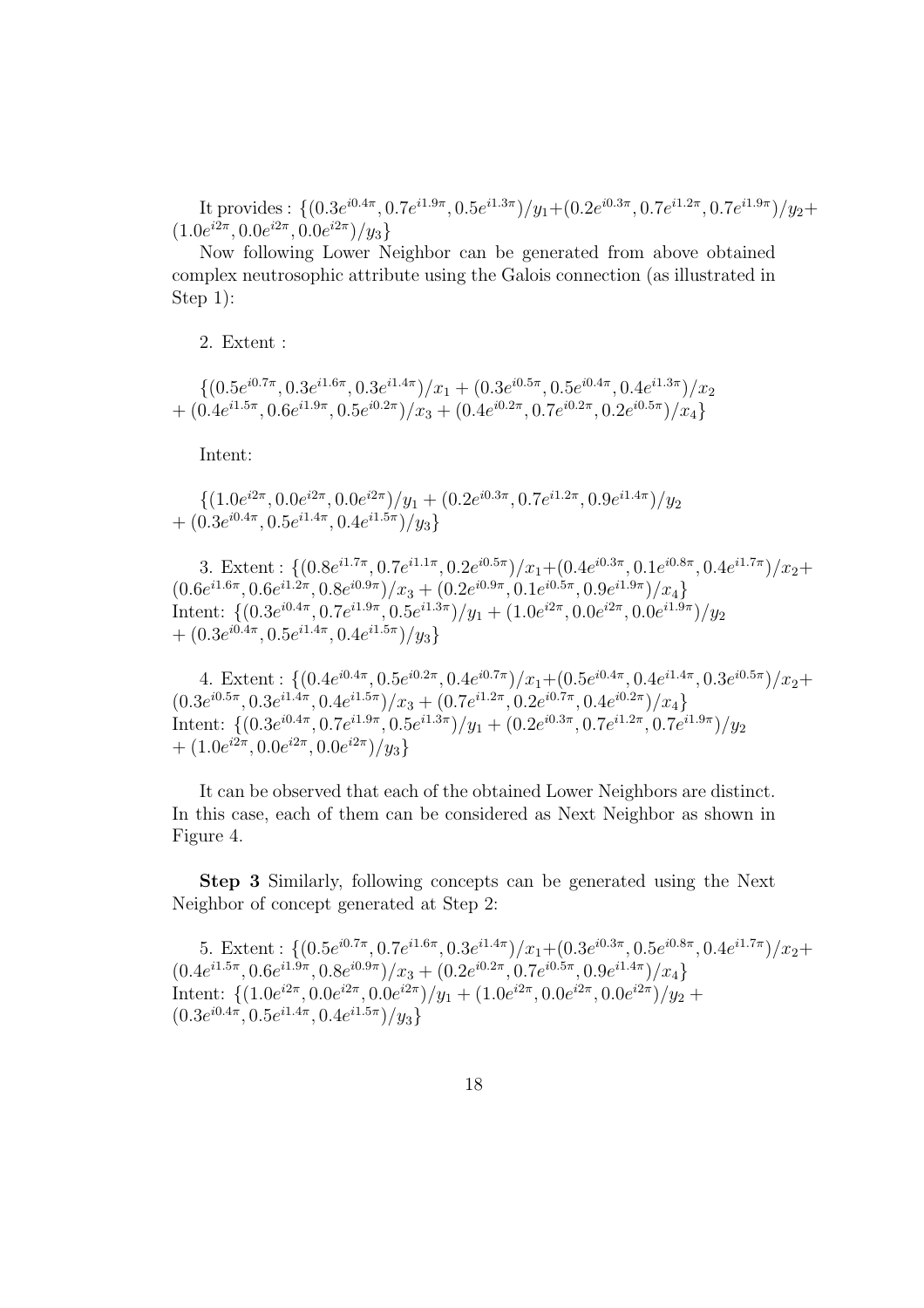

Figure 3: The three–way complex neutrosophic line diagram build at Step 2 using the proposed algorithm

6. Extent :  $\{(0.4e^{i0.4\pi}, 0.5e^{i1.6\pi}, 0.4e^{i1.4\pi})/x_1 + (0.3e^{i0.4\pi}, 0.5e^{i1.4\pi}, 0.4e^{i1.3\pi})/x_2 +$  $(0.3e^{i0.5\pi}, 0.6e^{i1.9\pi}, 0.8e^{i1.5\pi})/x_3 + (0.4e^{i0.2\pi}, 0.7e^{i0.7\pi}, 0.9e^{i1.9\pi})/x_4\}$ Intent:  $\{(1.0e^{i2\pi}, 0.0e^{i2\pi}, 0.0e^{i2\pi})/y_1 + (0.2e^{i0.3\pi}, 0.7e^{i1.2\pi}, 0.7e^{i1.9\pi})/y_2 +$  $(1.0e^{i2\pi}, 0.0e^{i2\pi}, 0.0e^{i2\pi})/y_3\}$ 

7. Extent :  $\{(0.3e^{i0.4\pi}, 0.7e^{i1.1\pi}, 0.5e^{i0.7\pi})/x_1 + (0.4e^{i0.3\pi}, 0.5e^{i1.4\pi}, 0.4e^{i1.7\pi})/x_2 +$  $(0.3e^{i0.5\pi}, 0.6e^{i1.2\pi}, 0.8e^{i1.5\pi})/x_3 + (0.2e^{i0.9\pi}, 0.2e^{i0.7\pi}, 0.9e^{i1.4\pi})/x_4\}$ Intent:  $\{(0.3e^{i0.4\pi}, 0.7e^{i1.9\pi}, 0.5e^{i1.3\pi})/y_1 + (1.0e^{i2\pi}, 0.0e^{i2\pi}, 0.0e^{i2\pi})/y_2 +$  $(1.0e^{i2\pi}, 0.0e^{i2\pi}, 0.0e^{i2\pi})/y_3\}$ 

8. Extent :  $\{(0.4e^{i0.4\pi}, 0.7e^{i1.6\pi}, 0.4e^{i1.4\pi})/x_1 + (0.3e^{i0.3\pi}, 0.5e^{i1.4\pi}, 0.4e^{i1.7\pi})/x_2 +$  $(0.3e^{i0.5\pi}, 0.6e^{i1.9\pi}, 0.8e^{i1.5\pi})/x_3 + (0.2e^{i0.2\pi}, 0.7e^{i0.7\pi}, 0.9e^{i1.9\pi})/x_4\}$ Intent:  $\{(1.0e^{i2\pi}, 0.0e^{i2\pi}, 0.0e^{i2\pi})/y_1 + (1.0e^{i2\pi}, 0.0e^{i2\pi}, 0.0e^{i2\pi})/y_2 +$  $(1.0e^{i2\pi}, 0.0e^{i2\pi}, 0.0e^{i2\pi})/y_3\}$ 

It can be observed that the above generated three–way complex fuzzy concepts and their compact visualization is shown in Figure 4 using the properties of complex neutrosophic graph. This graph shows that concept 1 is most generalized concept whereas concept number 8 is most specialized concepts. The concept number 1 represents that each of the chosen regions has 20 to 30 percent acceptable saturation value for the  $PM_{10}$  in month of second to four months, 50 to 70 percent un–acceptable level in month of seventh to eighth whereas 40 to 70 percent uncertain from ninth to eleven months. In this case, the expert can refer to authorized government body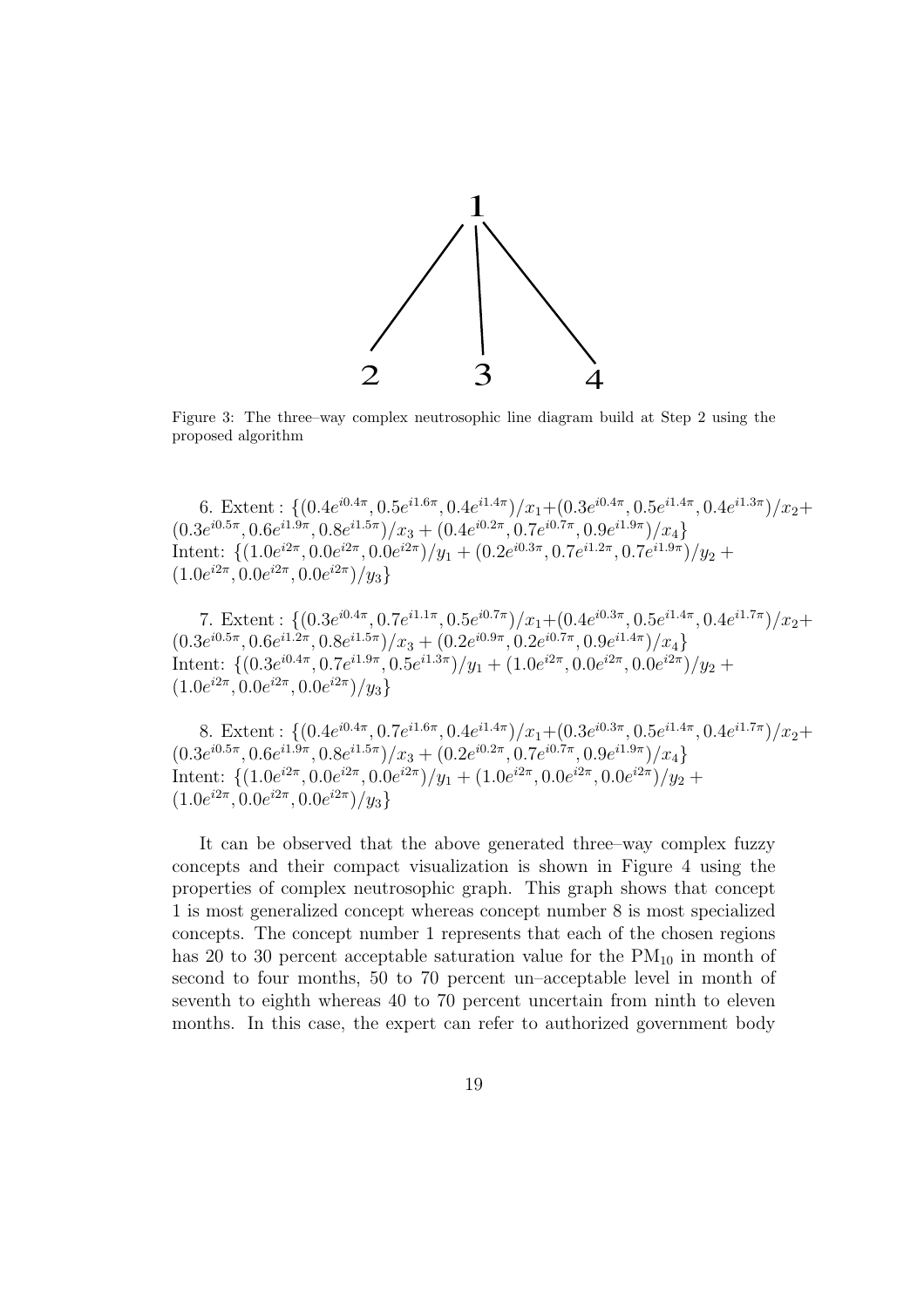

Figure 4: A three–way complex neutrosophic concept lattice generated from Table 8

for extra preparation in those months to reduce their health effects on the citizen. In a more precise way the expert may interpret the concept numbers 8. It represents that, the region  $x_1$  has 40 percent acceptance level of each parameter in the month of second, 70 percent un–acceptable level in the month of ninth whereas 40 percent unpredictable in the month of seventh. The region  $x_2$  has 30 percent acceptance level of each parameter in the month of first to second, 50 percent un–acceptable level in the month of eighth to ninth whereas 40 percent un–predictable in the month of ninth to tenth. The region  $x_3$  has 30 percent acceptance level of each parameter in the month of second to third, 60 percent un–acceptable level in the month of tenth to eleven, whereas 80 percent un–predictable in the month of ninth to tenth. The region  $x_4$  has 20 percent acceptance level of each parameter in the month of first, 70 percent un–acceptable level in the month of third to fourth whereas 90 percent un–predictable in the month of tenth to eleven. It can be observed that, these extracted patterns are more helpful in controlling or measuring the effect of AQI on the health of citizens in those areas. This will help in reducing the level of AQI and its fluctuation in those particular months to the certain levels using following methods: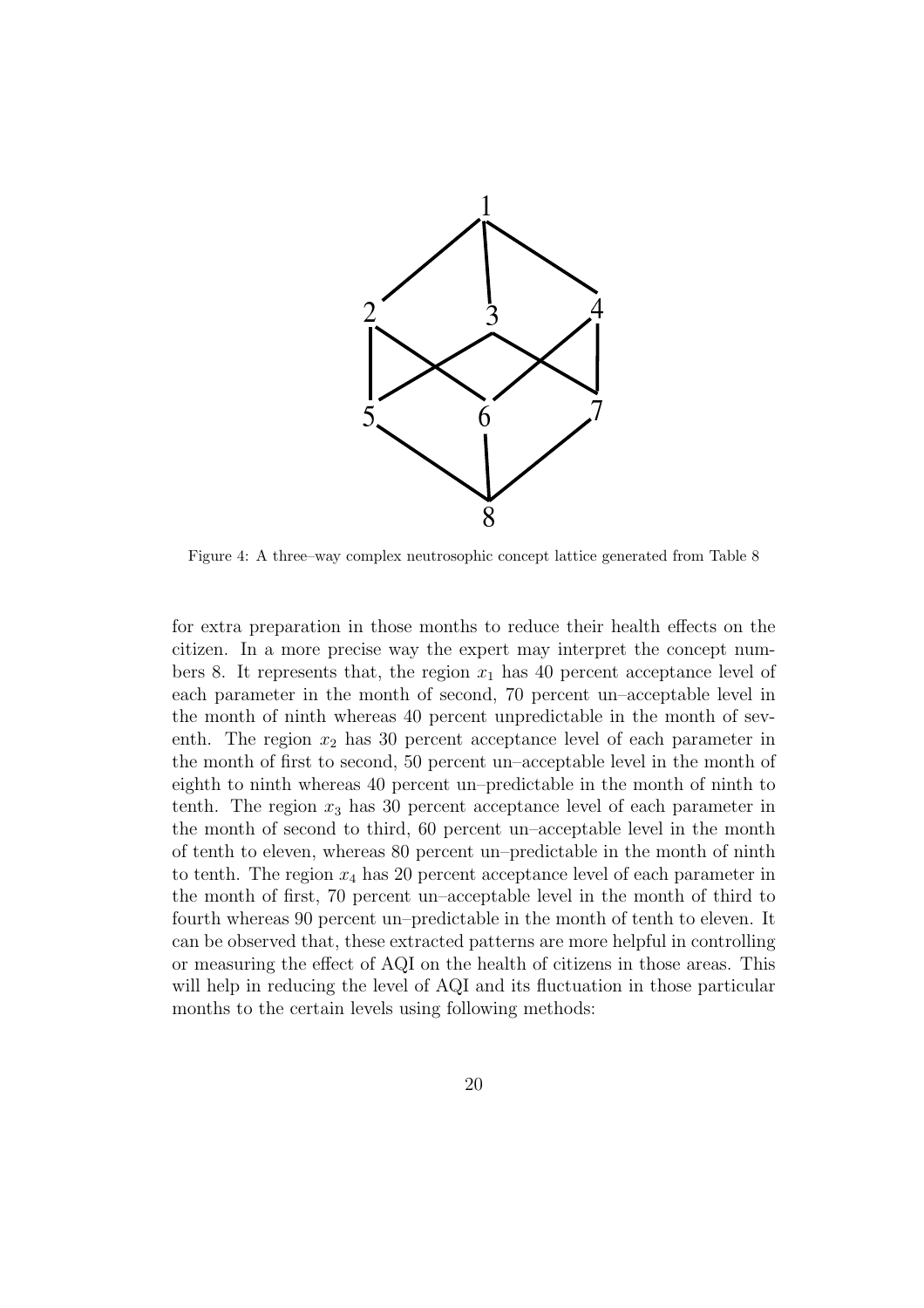- 1. Controlling emission from coal based power station,
- 2. Controlling hospitals waste,
- 3. Controlling diesel vehicles,
- 4. Controlling road or building construction dust,
- 5. Controlling the old and private vehicles etc.

It is one of the major and significant advantages of the proposed method towards measuring the pattern of AQI and its reduction which will help to the society.

Table 9 shows that, the proposed method has several advanatges to deal with complex neutrosophic context when compared to recently introduced methods. One of the most significant output of the proposed method provides a compressed line diagram and graphical analytics of the given complex neutrosophic context  $O(|C| \cdot n^6 \cdot m^6)$  time complexity. However, the proposed method unable to provide some of the complex neutrosophic concepts based on user required information granules. To overcome from this problem the author will focus on introducing connection of granular computing [41–42] to refine the neutrosophic [28] context for multi–polar attributes [23, 42].

## 5. Conclusions and Future research

This paper aimed at measuring changes in complex fuzzy attributes and its pattern based on truth, false and indeterminacy membership–values at given phase of time using the properties of complex neutrosophic concept lattice. To achieve this goal, a method is proposed in this paper for graphical analytics of complex neutrosophic data set using the calculus of Lower Neighbors algorithm which takes  $O(|C| \cdot n^6 \cdot m^6)$  time complexity. One of the suitable applications of the proposed method is also demonstrated for precise analysis of AQI and its interested pattern in the given yearm. However, the proposed method unable to provide an adequate analysis based on user required complex granules exists beyond the bipolar space. To deal with this problem author will focus on refined neutrosophic set [28] or complex multi–fuzzy sets [23, 42].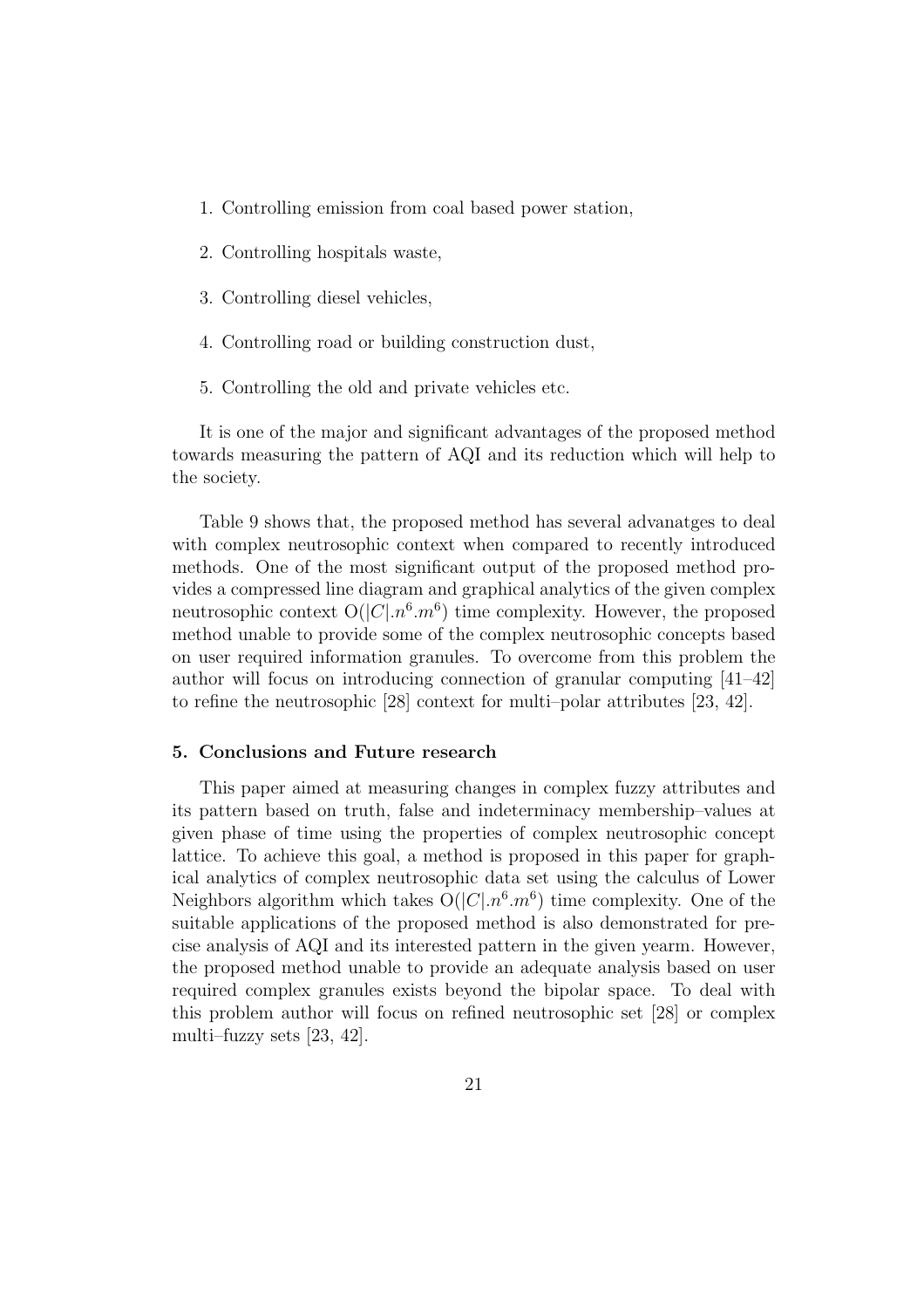|                 | Complex<br>fuzzy set<br>$[24 - 25]$ | Complex vague<br>set $[20]$<br>$[29-30]$ | Complex<br>neutrosophic set<br>[2, 6] | Proposed<br>method       |
|-----------------|-------------------------------------|------------------------------------------|---------------------------------------|--------------------------|
| Domain          | Universe of                         | Universe of                              | Universe of                           | Universe of              |
| $Co$ -domain    | Discourse<br>Three-polar            | Discourse<br>Three-polar                 | Discourse<br>Unit                     | Discourse<br>Three-polar |
|                 | Single-valued                       | Interval-valued                          | circle                                | circle                   |
| True-region     | [0, 1]                              | [0, 1]                                   | [0, 1]                                | [0, 1]                   |
| False-region    | [0, 1]                              | [0, 1]                                   | $[-1, 0)$                             | [0, 1]                   |
| Uncertain       | [0, 1]                              | [0, 1]                                   | 1-true                                | [0, 1]                   |
| regions         |                                     |                                          | -false                                |                          |
| Amplitude       | Yes                                 | Yes                                      | Yes                                   | Yes                      |
| term            |                                     |                                          |                                       |                          |
| Phase           | No                                  | N <sub>o</sub>                           | Yes                                   | Yes                      |
| term            |                                     |                                          |                                       |                          |
| Pattern         | Yes                                 | Yes                                      | Yes                                   | Yes                      |
| Graph           | Yes                                 | Yes                                      | N <sub>o</sub>                        | Yes                      |
| Lattice         | Yes                                 | Yes                                      | N <sub>o</sub>                        | Yes                      |
|                 |                                     |                                          |                                       |                          |
| Methodology     | Subset                              | Subset                                   | $\delta$ -equal                       | Lower<br>Neighbor        |
| Time complexity | $O(2^m.n)$                          | $O(2^m.n)$                               | $O(2^m.n^2)$                          | $O(n.m^3)$               |

Table 9: Significant distinction of the proposed method when compared to other approaches

## Acknowledgements

The author beholden to the anonymous reviewers for their useful comments, and also to the Editors-in-Chief for their consideration to improve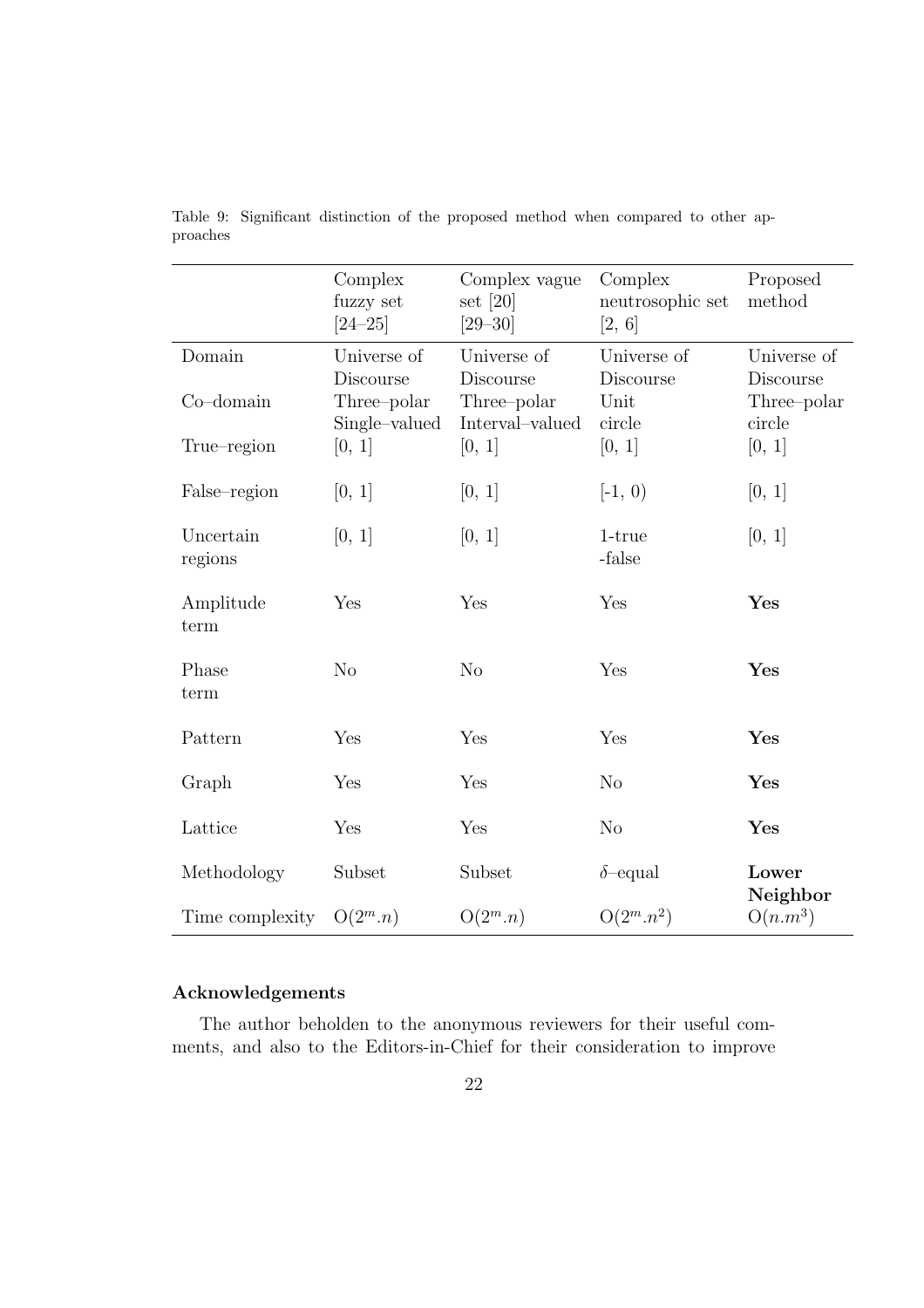this paper.

## References

- [1] AbD Ulazeez, Alkouri M, Salleh AR, Complex fuzzy soft multisets, The 2014 UKM FST Postgraduate Colloquium. In: Proceedings of 2014 AIP conference, 1614(2014)955–961.
- [2] Ali M, Smarandache F, Complex neutrosophic set, Neural Computing and Applications 28(7)(2017)1817–1834.
- [3] Ch. Aswani Kumar, Prem Kumar Singh, Knowledge representation using formal concept analysis: A study on concept generation, in: Tripathy, B. K. and Acharjya, D. P. (ed), Global Trends in Knowledge Representation and Computational Intelligence, IGI Global Publishers (2014), pp. 306– 336.
- [4] Ch Aswani Kumar, Srinivas S, Concept lattice reduction using fuzzy K-means clustering, Expert Systems with Applications 37(3)(2010)2696– 2704.
- [5] Ch. Aswani Kumar, Dias SM, Vieira NJ, Knowledge reduction in formal contexts using non–negative matrix factorization, Mathematics and Computers in Simulation 109(2015)46–63.
- [6] Broumi S, Deli I, Smarandache F, N–valued interval neutrosophic sets and their application in medical diagnosis, Critical Review, Center for Mathematics of Uncertainty, Creighton University, USA, 10(2015)46–69.
- [7] Burusco A, Fuentes–Gonzalez R, The study of the L- fuzzy concept lattice, Matheware and Soft Computing 1(3)(1994) 209–218.
- [8] Dick S, Toward complex fuzzy logic, IEEE Trans. Fuzzy Syst. 13 (3)  $(2005)405 - 414.$
- [9] Dick S, Yager RR, Yazdanbakhsh O, On Pythagorean and complex fuzzy set operations, IEEE Trans. Fuzzy Syst. 24(2016)1009–1021.
- [10] Gajdos P, Snasel V, A new FCA algorithm enabling analyzing of complex and dynamic data sets, Soft Computing 18(4)(2014)683–694.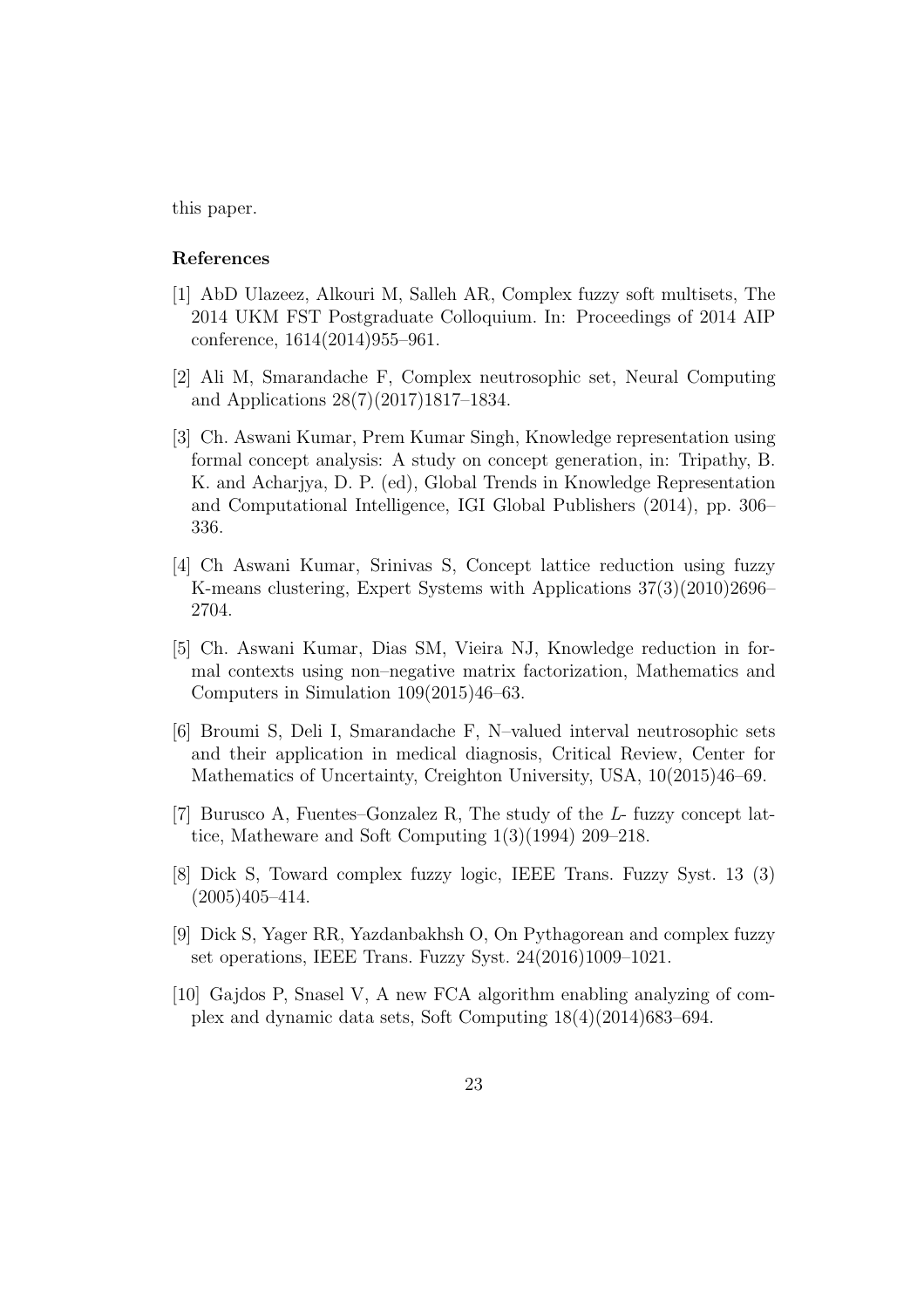- [11] Ganter B, Wille R, Formal Concept Analysis: Mathematical Foundation, Springer–Verlag, Berlin 1999.
- [12] Goguen JA, L-fuzzy sets, J. Math. Anal. Appl. 18(1967)145–174.
- [13] Hu BQ, Three–way decision spaces based on partially ordered sets and three–way decisions based on hesitant fuzzy sets, Knowledge–Based Systems  $91(2016)16-31$ .
- [14] Li C, Chan FT, Knowledge discovery by an intelligent approach using complex fuzzy sets, Lect. Notes Comput. Sci. 7196(2012) 320–329.
- [15] JH Li, Huang C, Qi J, Qian Y, Liu W, Three–way cognitive concept learning via multi-granularity, Information Sciences 378(2017)244–263.
- [16] Huang C, Li JH, Mei C, Wu WZ, Three–way concept learning based on cognitive operators: An information fusion viewpoint, International Journal of Approximate Reasoning, 83(2017) 218–242.
- [17] Nguyen TH, Kandel A, Kreinovich V, Complex fuzzy sets: towards new foundations, In: The ninth IEEE international conference on fuzzy systems, vol 2, pp. 1045-1048(2000), doi:10.1109/FUZZY.2000.839195
- [18] Prem Kumar Singh, Ch Aswani Kumar, Bipolar fuzzy graph representation of concept lattice, Information Sciences 288(2014)437–448.
- [19] Prem Kumar Singh, Ch Aswani Kumar, JH Li, Knowledge representation using interval–valued fuzzy concept lattice, Soft Computing 20(4)(2016) 1485–1502.
- [20] Prem Kumar Singh, Complex vague set based concept lattice, Chaos, Solitons & Fractals 96(2017) 145–153.
- [21] Prem Kumar Singh, Three–way fuzzy concept lattice representation using neutrosophic set, International Journal of Machine Learning and Cybernetics 8(1)(2017) 69–79.
- [22] Prem Kumar Singh, Interval-valued neutrosophic graph representation of concept lattice and its  $(\alpha, \beta, \gamma)$ –decomposition, Arabian Journal for Science and Engineering, (2017), DOI: 10.1007/s13369-017-2718-5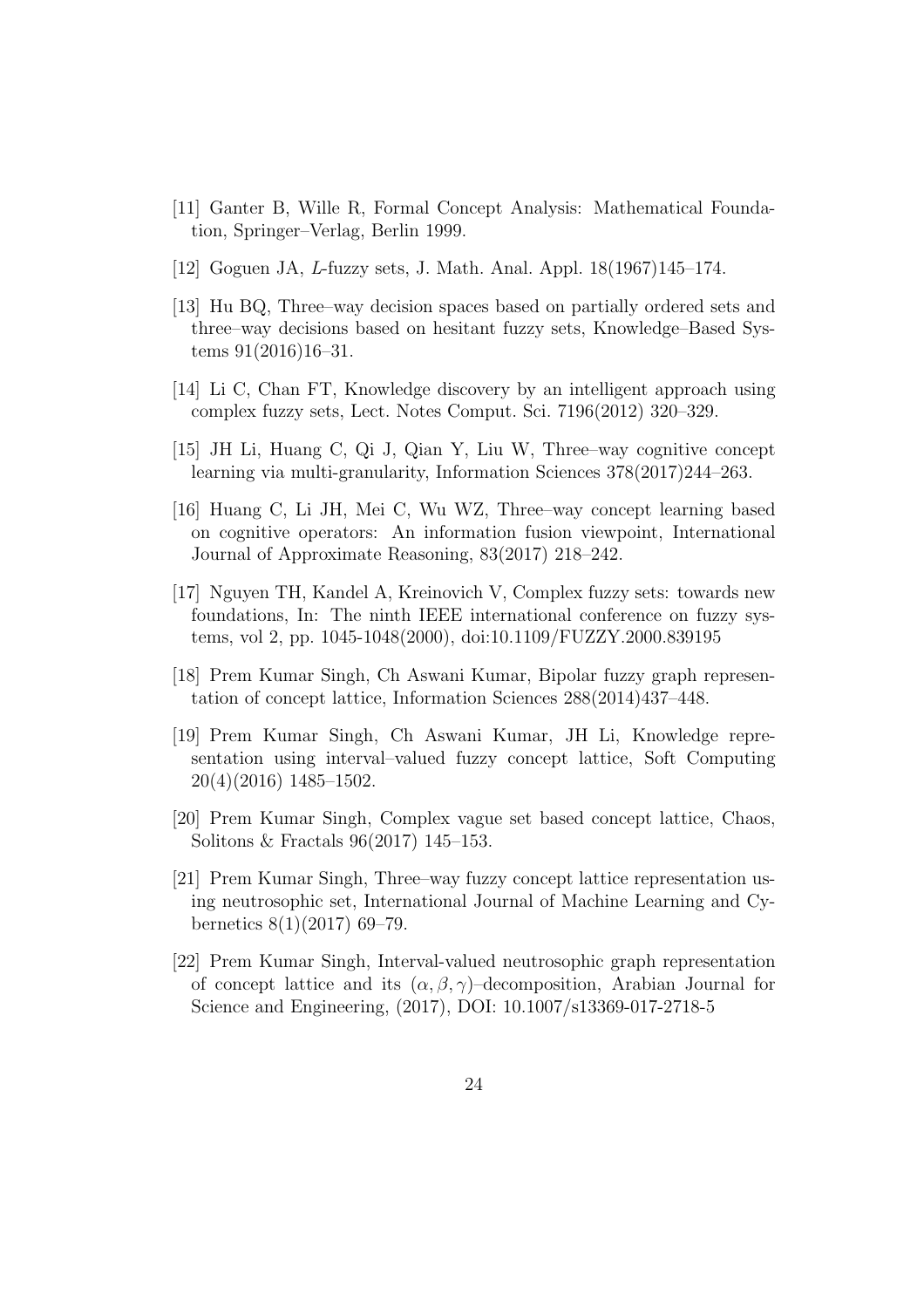- [23] Prem Kumar Singh, m–polar fuzzy graph representation of concept lattice, Engineering Applications of Artificial Intelligence, 67(2018) 52–63.
- [24] Ramot D, Milo R, Friedman M, Kandel A, Complex fuzzy sets, IEEE Trans. Fuzzy Syst. 10(2)(2005) 171–186.
- [25] Ramot D, Friedman M, Langholz G, Kandel A, Complex fuzzy logic, IEEE Trans. Fuzzy Syst. 11 (4)(2003)450–461.
- [26] Rivieccio U, Neutrosophic logics: Prospects and problems, Fuzzy Sets and Systems 159(2008)1860– 1868.
- [27] Smarandache F, Neutrosophy. Neutrosophic Probability, Set, and Logic, ProQuest Information & Learning, Ann Arbor, Michigan, USA, 105 p., 1998.
- [28] Smarandache F, n-Valued Refined Neutrosophic Logic and Its Applications in Physics, Progress in Physics, 4 (2013) 143-146.
- [29] Selvachandrana G, Maji PK, Abed IE, Salleh AR, Relations between complex vague soft sets, Applied Soft Computing 47(2016)438–448.
- [30] Selvachandran G, Maji PK, Abed IE, Salleh AR, Complex vague soft sets and its distance measures, Journal of Intelligent and Fuzzy Systems 31(2016) 55–68.
- [31] Shivhare R, Ch Aswani Kumar, Three–way conceptual approach for cognitive memory functionalities, International Journal of Machine Learning and Cybernetics 8(1)(2017)21–34.
- [32] Tamir DE, Rishe ND, Kandel A, Complex fuzzy sets and complex fuzzy logic: an overview of theory and applications, in: Tamir et al. (Eds.), Fifty Years of Fuzzy Logic and its Applications, Springer International Publishing, Cham, Switzerland, 2015, pp.661–681
- [33] Ward M, Dilworth RP, Residuated lattices, Trans. Amer. Math. Soc. 45(1939)335–354.
- [34] Wille R, Restructuring lattice theory: an approach based on hierarchies of concepts. In: I. Rival (Eds.): Ordered Sets, NATO Advanced Study Institutes Series 83(1982)445–470.